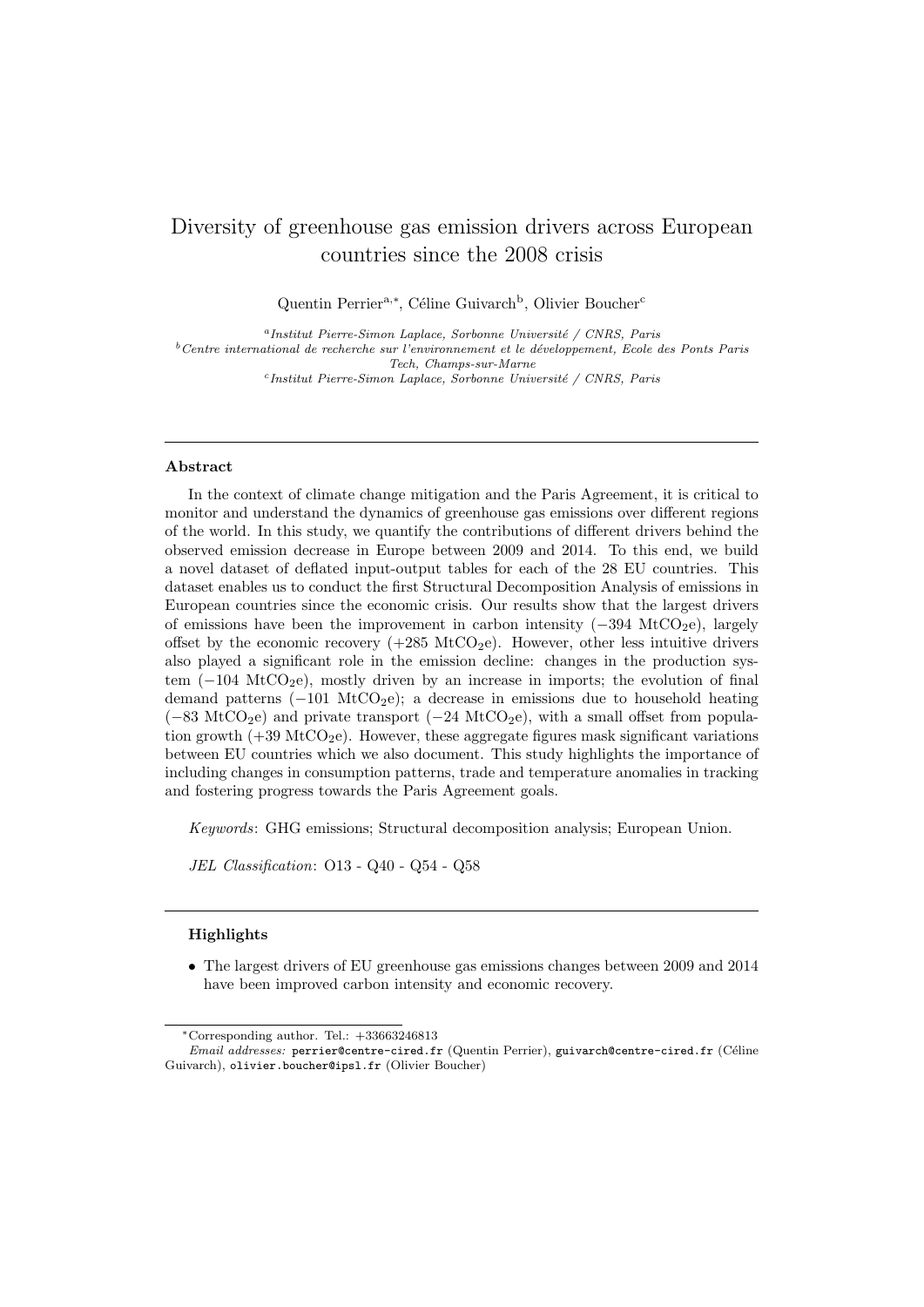- Changes in imports, production technologies, consumption patterns and household heating also played a significant role.
- Dynamics of change varied significantly from one country to another.
- Tracking these drivers is essential to monitor progress towards the Paris Agreement goals and increase ambition.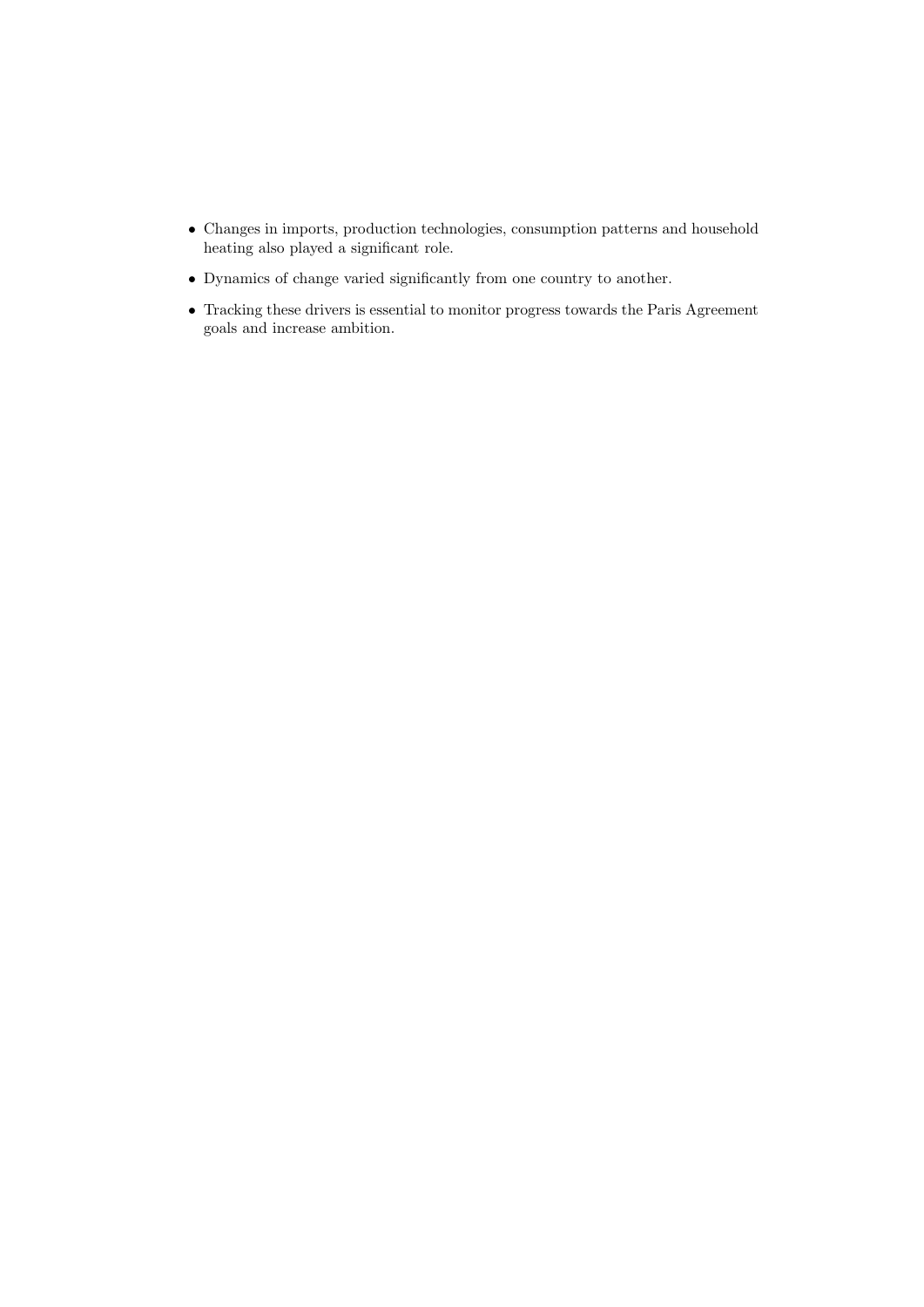# 1. Introduction

The Paris Agreement has set a goal of limiting the global temperature increase to  $2°C$ , and if possible  $1.5\degree C$ . A major challenge is now to ramp up mitigation policies and overcome barriers to decarbonization of the world's economy. To this end, it is critical to understand the drivers behind the observed evolution of emissions. Only in this way can progress be assessed and policies evaluated – while taking into account regional and country-level specificities.

In its Article 4.1, the Paris Agreement also stresses the need to reach an emission peak as soon as possible, and then to achieve greenhouse gas neutrality. As such, the European Union is a particularly interesting case to study, since it is one of the first regions in the world where a greenhouse gas (GHG) emission peak may have already occurred (figure [1a\)](#page-2-0).

<span id="page-2-0"></span>

(a) Evolution of EU greenhouse gas emissions over the period 1990-2017

(b) GDP per capita relative to 2007, for six European countries, over the period 2007-2017

Figure 1: EU emissions and GDP per capita in six European countries. Source: Eurostat

In addition, the 28 Member States of the European Union offer a rich panorama because of the diversity of national dynamics, in economic, demographic and political terms. Since the economic crisis of 2008, the economic recovery has been fast in Poland, while Greece has experienced a prolonged recession. Between these two extremes, the other Member States have eventually returned to growth, but after a more or less prolonged period of recession (figure [1b\)](#page-2-0). This economic crisis is likely to have generated transformations in production systems by affecting certain sectors more than others, as well as by inducing changes in both public and private consumption. Economic and fiscal adjustments have also had an impact on the evolution of current accounts, with an improvement for a majority of countries, and therefore a decrease in imports relative to exports. There are also contrasted demographic trends (figure [5](#page-18-0) in appendix), resulting from variations in the evolution of birth and death rates and migration patterns over this period.

As energy remains a sovereign prerogative, each of the 28 Member States has put in place its own energy and climate policy under an overarching European goal. The German *Energiewende* with the exit of nuclear power, the Spanish Sostenibilidad Energética with a sudden end to support tariffs for renewable energy in 2012, or the *Climate Change* Bill in the United Kingdom with the introduction of a  $CO<sub>2</sub>$  floor price are examples of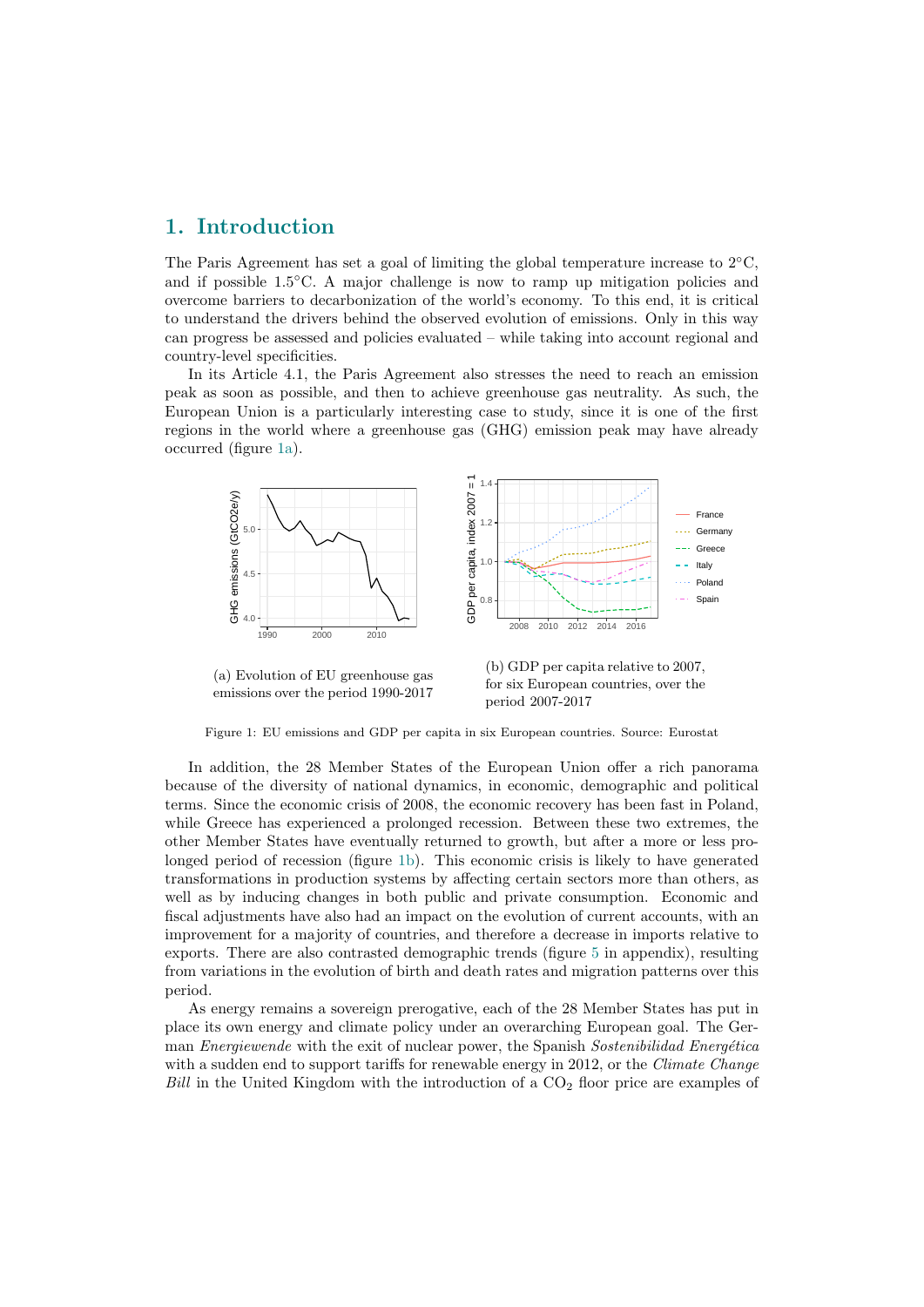this diversity in policies.

Demographic, economic and technological developments, together with energy efficiency and climate policies influence the evolution of total domestic GHG emissions. To better understand the evolution of emissions, it is necessary to disentangle the determining factors contributing to emissions increase or decrease. Is the observed emission reduction due primarily to decarbonization of energy sources, increased imports, mild winters or low economic growth? To answer such a question in detail, it is necessary to use methods referred to in the literature as "decomposition analysis".

There are two main types of methods: index decomposition analyses (IDAs) and structural decomposition analyses (SDAs). IDAs are simpler and faster to implement because they require less data. They are typically used to disentangle the respective contributions of aggregated GDP, energy efficiency and population. Conversely, SDAs make it possible to include more factors in the analysis. In particular they allow highlighting of the role of consumption patterns and the evolution of the production system. They can address questions such as: Is consumption shifting towards services rather than industrial goods? Are the productive sectors more dependent on imports, and do they use less carbon-intensive intermediate consumption? Such factors can be key in explaining emission changes [\(Kwok et al.,](#page-16-0) [2018\)](#page-16-0). The SDA approach is therefore richer, but also more complex. Above all, SDAs require data which takes longer to produce: input-output tables of national accounts, adjusted for price changes. These tables provide an accurate picture of the economy, including the links between demand and production and crosssectoral trade at a detailed level (for example, 64 production sectors are distinguished by Eurostat). Data collection and statistical verification generally involve a time lag of at least four years for the production of these tables – and such production is often not done annually. The analysis of drivers for GHG emissions therefore results in a trade-off between speed of preparation and richness of analysis: IDAs are faster to prepare; SDAs provide a richer picture. More in-depth discussion on the differences between IDAs and SDAs are available in the literature [\(Hoekstra et al.,](#page-16-1) [2003;](#page-16-1) [Su and Ang,](#page-17-0) [2012;](#page-17-0) [Wang](#page-17-1) [et al.,](#page-17-1) [2017\)](#page-17-1).

A more detailed analysis may be particularly important in the case of major economic upheavals. Production and consumption structures can be altered, and thus affect emissions directly and indirectly. However, no SDA has been carried out on Europe since the 2008 crisis.

Recent literature on the decomposition of European GHG emissions is limited: there have been only three SDAs published since 2013, and none of them have studied European emissions beyond 2009. [Duarte et al.](#page-16-2) [\(2013\)](#page-16-2) analyzed the emissions of ten European countries between 1995 and 2005. They showed that the effect of technological change and efficiency improvements were not enough to compensate for economic growth. [Brizga](#page-16-3) [et al.](#page-16-3) [\(2014\)](#page-16-3) studied emissions from the Baltic countries (Estonia, Latvia, Lithuania) between 1995 and 2009. They highlighted that the increase in emissions was mostly due to economic growth, partially offset by declining emission intensity in Latvia and Lithuania, and by shifts in consumption patterns and production structure in Estonia. [Cansino](#page-16-4) [et al.](#page-16-4) [\(2016\)](#page-16-4) decomposed Spanish emissions between 1995 and 2009 and concluded that the promotion of renewable energy contributed to emission reduction.

By contrast, there has been a high number of IDA studies, due to the lower data requirements of this approach. [Xu and Ang](#page-17-2) [\(2013\)](#page-17-2) reviewed more than 80 studies. More recently, the IDA method has been used by [Moutinho et al.](#page-17-3) [\(2015\)](#page-17-3) to study the evolution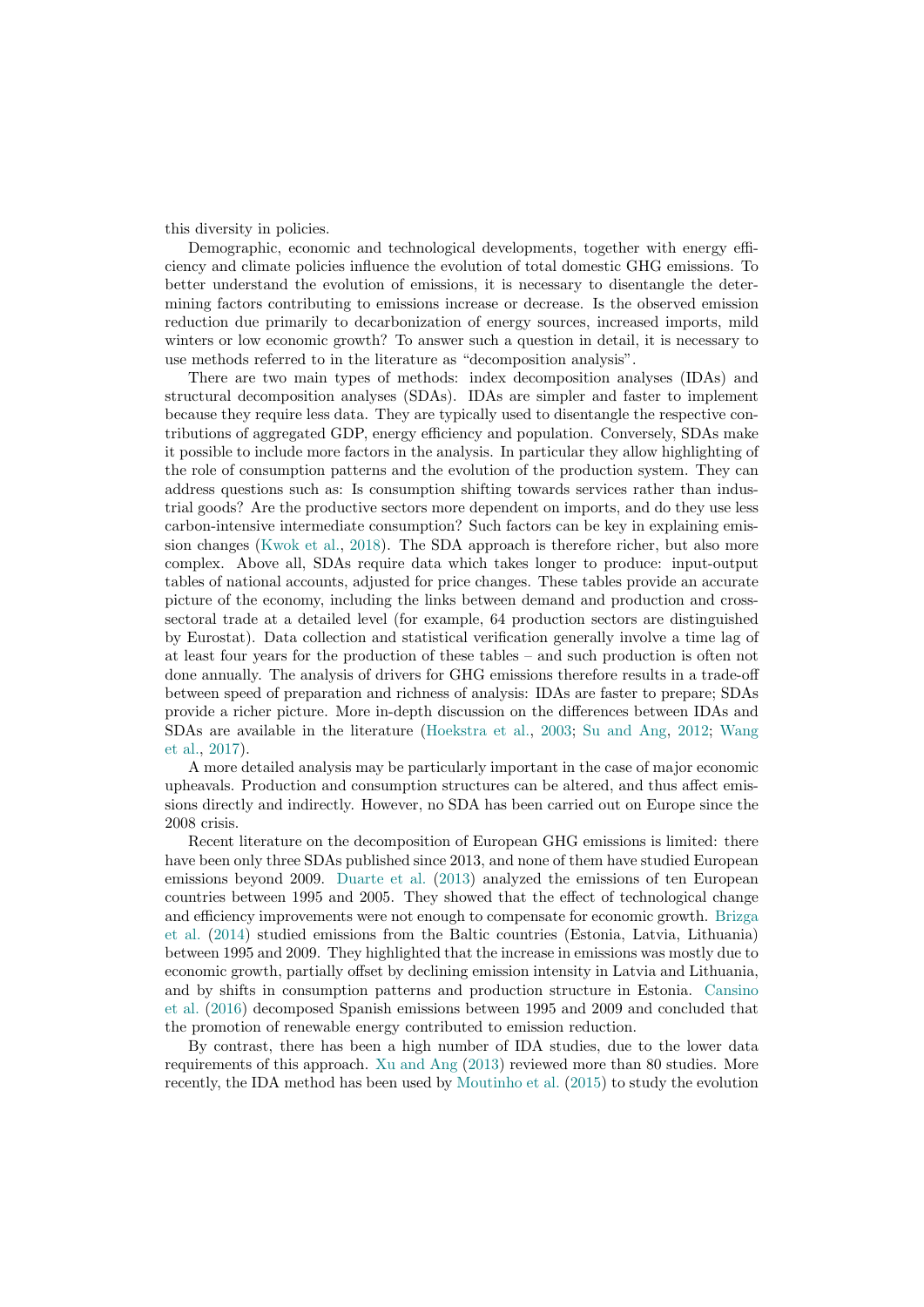of CO<sup>2</sup> emissions in Europe. [Cansino et al.](#page-16-4) [\(2016\)](#page-16-4) studied Spanish emissions. [Peters](#page-17-4) [et al.](#page-17-4) [\(2017\)](#page-17-4) used IDA to monitor alignment with the Paris Agreement for five regions, including the EU28. Finally, Le Quéré et al.  $(2019)$  analyzed the drivers of  $CO<sub>2</sub>$  emissions in 18 developed economics over the period 2005-2015.

This small number of recent SDA studies is probably linked to the lack of recent data, and in particular of deflated input-output tables. Previous analyses were conducted using the deflated input-output tables of the World Input-Output Database (WIOD). However, the WIOD no longer provides these tables at constant prices for years past 2009. The latest release of the WIOD only provided tables at current prices, up to 2014. In contrast, in the United States, the US Bureau of labour statistics provides input-output tables for the United States up to 2013, which allowed [Feng et al.](#page-16-6) [\(2015\)](#page-16-6) to analyze national emissions between 1997 and 2013. This article generated controversial results on the role of natural gas in the US emissions decline, provoking a comment by [Kotchen and Mansur](#page-16-7) [\(2016\)](#page-16-7) on some aspects of its methodological approach.

Our study looks at the evolution of domestic emissions, in line with the European and international commitments of the EU Member States. It should be noted that this study does not consider imported emissions. While imported emissions are required to estimate carbon footprints, they require different methodological choices than those adopted here [\(Barrett et al.,](#page-16-8) [2013\)](#page-16-8).

A new, unique time series of price-adjusted input-output tables has been constructed to analyze the evolution of European emissions in detail, based on the latest available data. More precisely, this new database was built using tables for the period 2009-2014 for each of the 28 Member States. Price effects have been separated from volume effects, for each of the 56 economic sectors considered. Year 2014 was the last year for which input-output tables were available at the time of writing this article. While a more up-to-date data set would have been desirable, this is already a notable improvement over existing data. By comparison, the WIOD only provides deflated tables up to 2009. Exiobase, another well-recognized supplier of Input-Output tables, is about to release a new set of data (Exiobase 3) which will cover years up to 2011 only. The fully reproducible code used for the deflation procedure, as well as a detailed documentation of the method and data used for deflation have been made available at [https://github.com/GICN/](https://github.com/GICN/Deflating_WIOD_Tables) [Deflating\\_WIOD\\_Tables](https://github.com/GICN/Deflating_WIOD_Tables), so that this data set can be scrutinized and reused for further studies.

To disentangle the various drivers of emissions, the SDA methodology is tailored to the aim of this article and to our data set. The analysis is performed for each of the 28 Member States and for the European Union as a whole. Eight drivers are disentangled: carbon intensity of GDP; production structure; consumption patterns; wealth per capita; population; and household emissions related to heating, transport and other needs. Finally the analysis is extended to disentangle the influence of imports and technical changes in the production structure – drivers that are rarely considered in the literature.

Thanks to the unique data set built, this study represents a significant improvement to the available literature in terms of its use of the most recent data, geographical coverage and methodological originality. Our SDA is much more recent than the latest publications for European countries: it starts when the latest studies end (2009). It is therefore the first study to detail the evolution of European emissions since the 2008 economic crisis. In terms of coverage, our SDA is the first to include each of the 28 countries of the European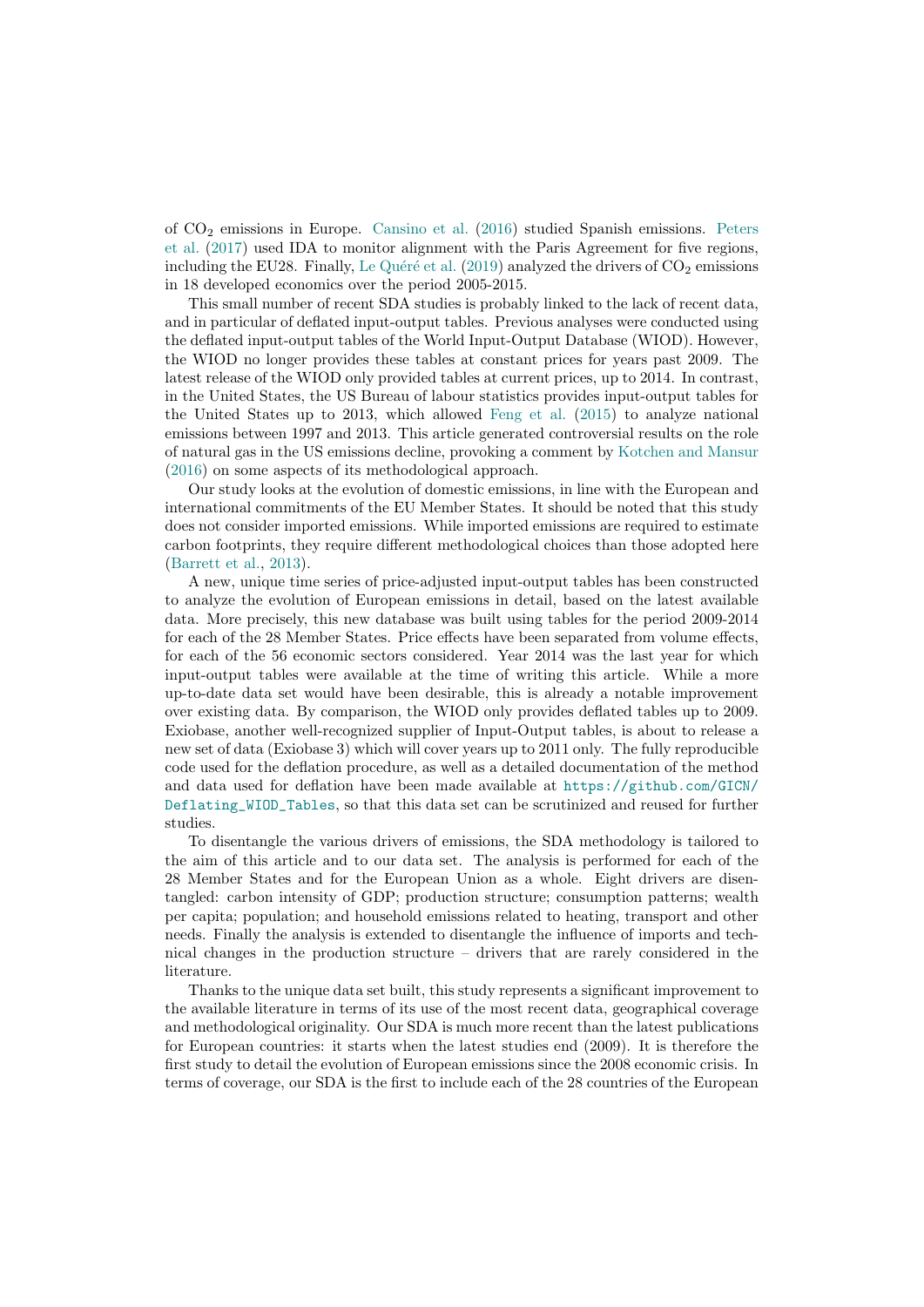Union, as well as the Union as a whole. Compared to the three recent European studies, it is also the only one to include the six GHGs of the Kyoto Protocol. Finally, from a methodological point of view, our adaptation of the SDA method makes it possible to highlight the role of factors that are not well studied, in particular the effects related to imports, consumption patterns and climate variations.

The purpose of this analysis is therefore to better understand the evolution of past emissions. A better understanding of the underlying emission drivers can help to better assess the results of policy efforts to date and better anticipate future developments. Finally, the identification of underlying drivers can feed into current thinking on the indicators to be put in place to monitor countries' emissions under the Paris Agreement.

In order to improve readability and communication, the results of this article have been translated into an interactive application, accessible at [https://gicn.shinyapps.io/EU](https://gicn.shinyapps.io/EU_emissions) emissions.

The remainder of the paper is organized as follows: section [2](#page-5-0) presents the methodology and data, the analysis and results are in section [3,](#page-8-0) and section [4](#page-12-0) concludes.

# <span id="page-5-0"></span>2. Materials and method

#### 2.1. Data used

The evolution of GHG emissions between 2009 and 2014 are broken down for 28 European Union countries, using the following data sets:

- WIOD Input-Output tables, published in 2016 (2016 release). The WIOD database provides input-output tables for 43 countries (28 European countries plus 15 major economies), distinguishing 56 economic sectors for the period 2000 to 2014. These tables are in national currencies. The rest of the world is aggregated as a single country, with the same structure and level of sectoral disaggregation as the other countries. The list of the 56 sectors can be found in the documentation which details our method and code, at [github.com/GICN/Deflating\\_WIOD\\_Tables](github.com/GICN/Deflating_WIOD_Tables).
- The socio-economic accounts of the WIOD, published in February 2018. These accounts provide data on output, prices, capital stocks, and employment at a sectoral level.
- The exchange rate values provided by the WIOD, used to transform values in national currencies to values in 2010 USD. Our deflated tables will thus be in dollars, not euros; but this does not impact the results, as the SDA methodology considers the relative variation of each parameter.
- GHG emissions accounts provided by Eurostat (database env ac ainah r2). These emission accounts provide the emission levels, in  $CO<sub>2</sub>$  equivalent, for seven gases or family of gases:  $CO_2$ , N<sub>2</sub>O, CH<sub>4</sub>, HFC, PFC, SF<sub>6</sub> and NF<sub>3</sub>, using the global warming potentials of the IPCC  $4<sup>th</sup>$  assessment report. The emissions recorded are those of resident units, as defined in the national accounts. In particular, they do not include direct emissions from foreign tourists in the territory. Emissions from land use, land use change and forestry (LULUCF) are also not included in this data set.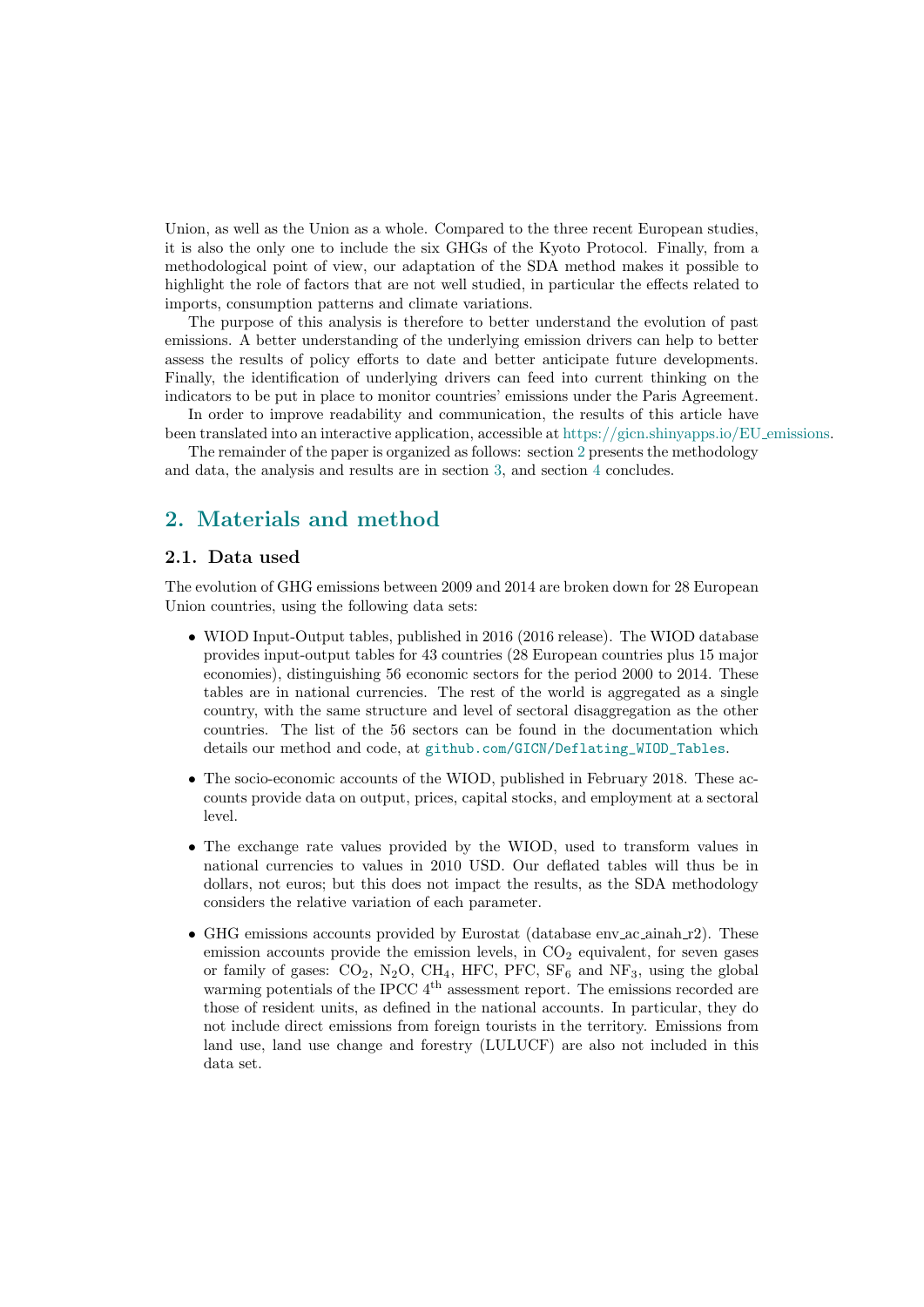### 2.2. Input-Output table deflation

The WIOD tables are provided in current prices and therefore provide useful information on the economy each year. However, for time series analyses, volume variations must be disentangled from price effects. All tables must be converted from current prices to constant prices, i.e. into a common currency for a single year. This procedure is known as 'deflation'.

The previous version of WIOD (2013 release) provided deflated input-output tables, but the newest 2016 release is only available at current prices. However, in February 2018, WIOD published the socio-economic accounts (SEA) associated with the input-output tables. These SEA include price deflators for each sector and each year.

By using the new information provided by the socio-economic account, we undertook the deflation of WIOD tables. We applied the method used by [Los et al.](#page-16-9) [\(2014\)](#page-16-9) to convert WIOD tables, initially in current prices and national currencies, into tables in 2010 US dollars (USD). The exact procedure followed is detailed in the supplementary material "Deflating Input-Output Tables from WIOD". The corresponding R code can be freely downloaded at [github.com/GICN/Deflating\\_WIOD\\_Tables](github.com/GICN/Deflating_WIOD_Tables), along with the documentation. The results of this important preliminary work are new deflated tables with output, value added and demand in constant prices for each sector, as well as for the intermediate consumption matrix. The code and the resulting tables are provided in full, ensuring the transparency of our method and encouraging the reuse of our data for other studies.

#### <span id="page-6-0"></span>2.3. Decomposition method

EU emissions are broken down using the SDA approach. Using input-output analysis, industrial emissions can be linked to five drivers: population, consumption per capita, consumption structure, production structure and carbon intensity of production. The full methodology is explained in section [A.2](#page-18-1) in appendix, and leads to the following equation:

$$
GHG^{ind} = \mathbf{c}^T \cdot \mathbf{L} \cdot \mathbf{s} \cdot y \cdot p \tag{1}
$$

The notation here follows the conventions of [Miller and Blair](#page-17-5) [\(2009\)](#page-17-5), where a bold and lowercase letter indicates a column vector, and a bold and capital letter indicates a square matrix. Here  $GHG^{ind}$  represents total industrial emissions;  $c$  is the vector of carbon intensity of production, equal to the GHG emissions divided by the output in each sector; <sup>T</sup> is the transposition operator;  $\boldsymbol{L}$  is the Leontief matrix representing the production structure;  $s$  is the structure of consumption;  $y$  is the average per-capita expenditure and  $p$  is population. Emissions are estimated using a single-region approach (SRIO), which is suited to the study of domestic emissions. In this framework, imports are treated as noncompetitive in the sense of [Su and Ang](#page-17-6) [\(2013\)](#page-17-6). However, this assumption is not crucial for our results, as this paper considers domestic emissions, not imported emissions.

To obtain total GHG emissions, one must add direct emissions from households, i.e., all GHG emissions from a source owned or controlled by a household –such as emissions from the use of petrol in their car or fuel oil to heat their house. Emissions from households,  $GG^{hous}$ , can be broken down into three categories provided by Eurostat: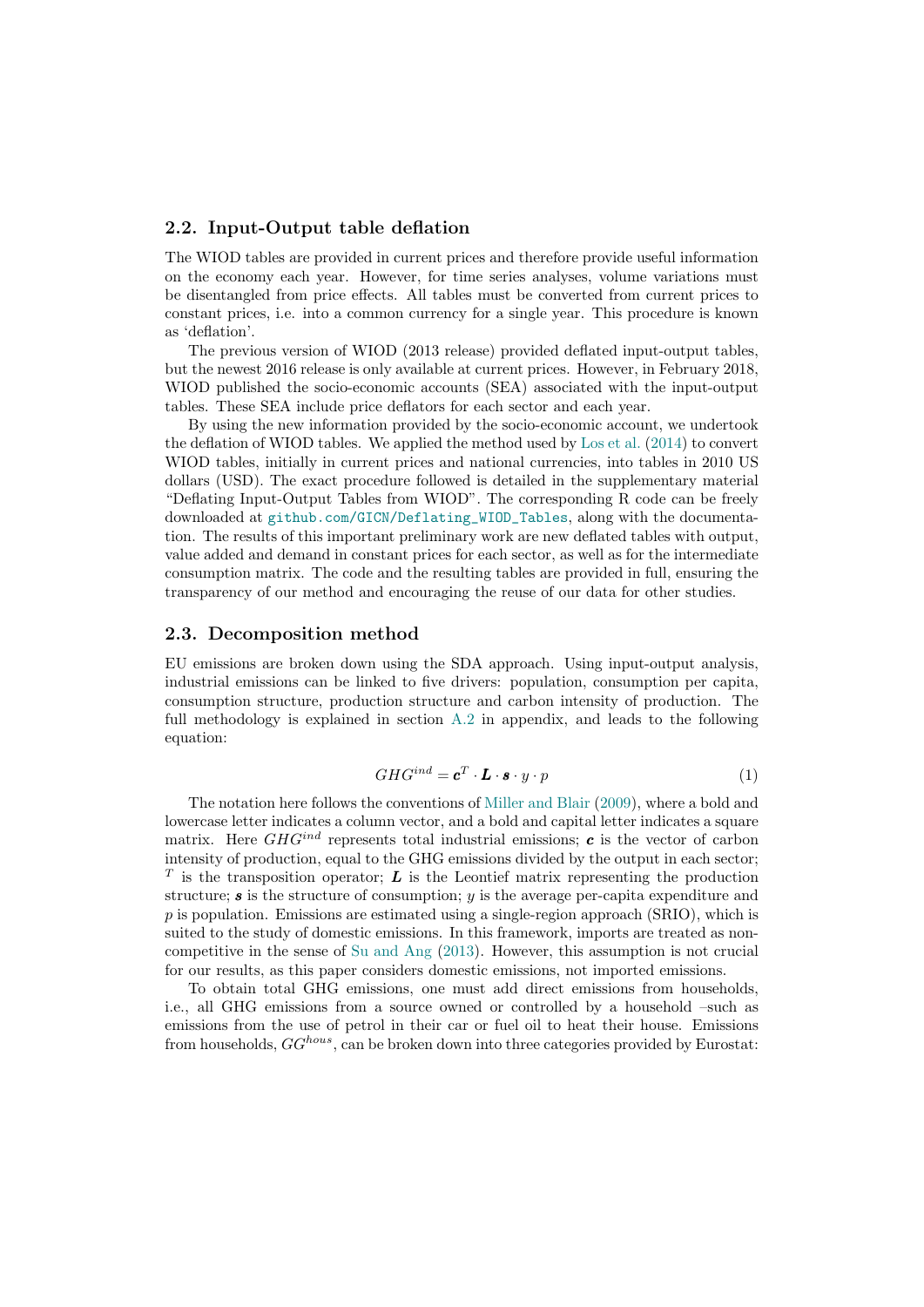transport emissions, heating and cooling emissions, and other emissions.

<span id="page-7-0"></span>
$$
GG^{house} = HH_{transport} + HH_{heat} + HH_{others}
$$
\n<sup>(2)</sup>

where the "Others" emissions are low in practice (see section [A.3](#page-19-0) for more information on this equation).

Finally, since the accuracy of the input-output data is not perfect, an error term  $\epsilon$ should be added to ensure equality between the two sides of the equation. This error term is due to a slight difference, in the WIOD input-output tables that were deflated, between the sum of the added values on the one hand, and the sum of final expenditures plus exports minus imports on the other hand. The appearance of this difference is linked to the deflation method used. Rather than hiding this difference by arbitrarily allocating it to stock and inventory changes, it was made explicit to ensure that it remains negligible.

Combining equations [7](#page-19-1) and [2](#page-7-0) and adding the error term yields:

$$
GHG = \mathbf{c}^T \cdot \mathbf{L} \cdot \mathbf{s} \cdot y \cdot p + HH_{transport} + HH_{heat} + HH_{others} + \epsilon
$$
\n(3)

A total differentiation then gives:

$$
\Delta GHG = \Delta \mathbf{c}^T \cdot \mathbf{L} \cdot \mathbf{s} \cdot y \cdot p + \mathbf{c}^T \cdot \Delta \mathbf{L} \cdot \mathbf{s} \cdot y \cdot p + \mathbf{c}^T \cdot \mathbf{L} \cdot \Delta \mathbf{s} \cdot y \cdot p + \mathbf{c}^T \cdot \mathbf{L} \cdot \mathbf{s} \cdot \Delta y \cdot p + \mathbf{c}^T \cdot \mathbf{L} \cdot \mathbf{s} \cdot y \cdot \Delta p + \Delta H H_{transp} + \Delta H H_{heat} + \Delta H H_{others} + \Delta \epsilon
$$
\n(4)

Changes in GHG emissions are thus decomposed into a sum of nine terms, eight corresponding to the variation of one of the parameters identified in the decomposition, plus one error term. Each term and its meaning in terms of drivers is detailed in table [1.](#page-7-1)

<span id="page-7-1"></span>Term Driver  $\Delta \boldsymbol{c}^T$ Carbon intensity of production  $\boldsymbol{c}^T$ Production structure  $\boldsymbol{c}^T$ Final consumption structure.  $\boldsymbol{c}^T$ Level of wealth per capita  $\boldsymbol{c}^T \cdot \boldsymbol{L} \cdot \boldsymbol{s} \cdot y \cdot \Delta p$  Population  $\Delta H H_{transp}$  Household transport emissions  $\Delta H H_{heat}$  Household heating and cooling emissions  $\Delta H H_{others}$  Other direct household emissions  $\Delta \epsilon$  An error term

<span id="page-7-2"></span>Table 1: Definition of the factors studied. More information can be found in section [A.4](#page-19-2) in appendix.

In practice, differentiation is computed in this paper following the mean-value approach, as recommended by [Dietzenbacher and Los](#page-16-10) [\(1998\)](#page-16-10). An advantage of this ap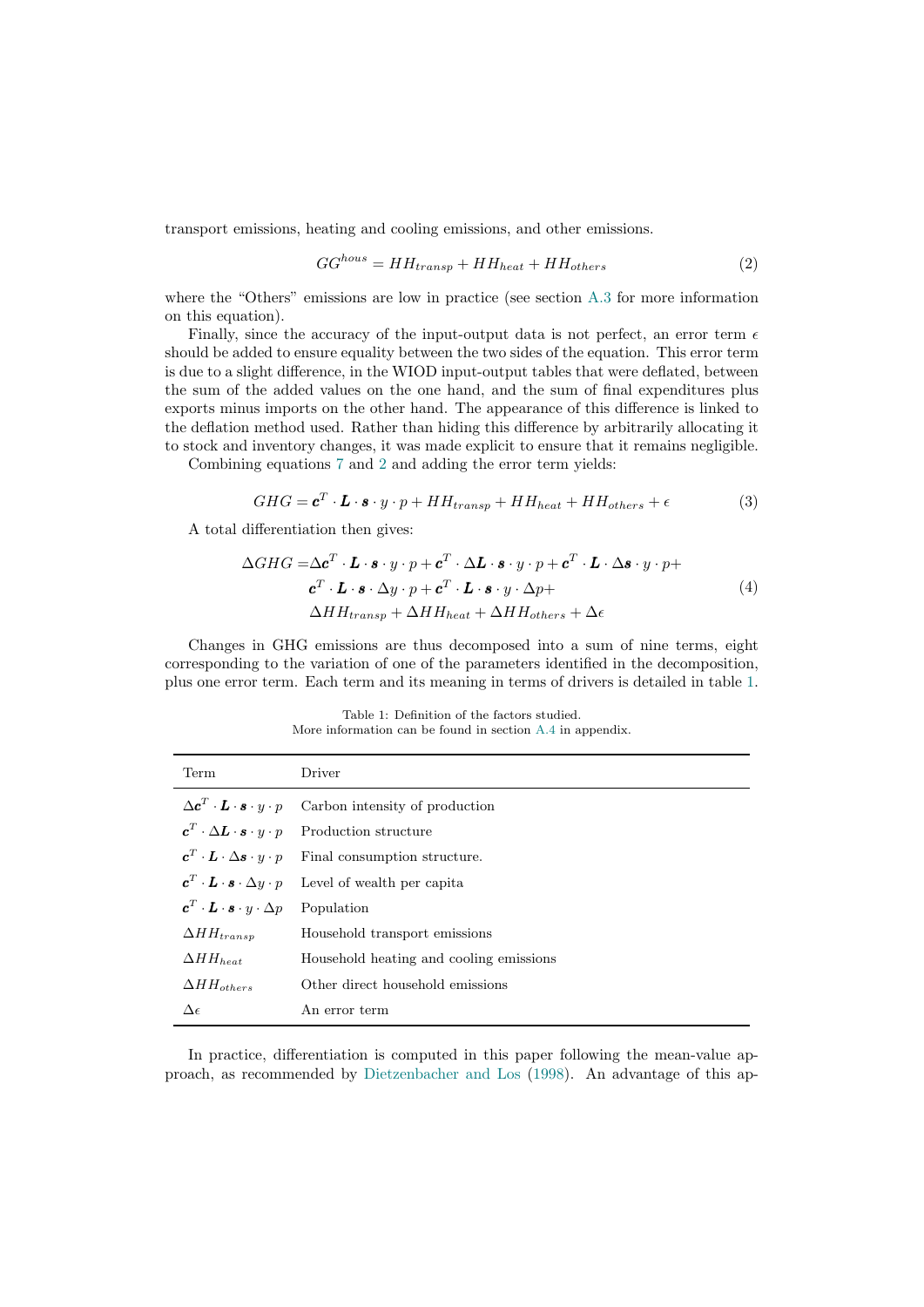proach is to reveal the ranges of uncertainty which are inherent in such a differentiation. The reader is referred to appendix [A.5](#page-19-3) for more details.

## <span id="page-8-0"></span>3. Results

## <span id="page-8-2"></span>3.1. Emissions trends for the European Union as a whole, 2009- 2014

We apply the methodology presented in the previous section, in order to disentangle the relative contributions of the eight emission drivers for the period 2009–2014. The results are shown in figure [2.](#page-8-1)

Over the whole period, the first factor of variation is by far the decrease in the carbon intensity of production, amounting to  $-394$  MtCO<sub>2</sub>e. These improvements in carbon intensity were only partly mitigated by the increase in per capita wealth, which amounted to 285 MtCO<sub>2</sub>e. These two factors are the largest ones, and also the most intuitive ones. But taken together, they only explain a reduction of 70 MtCO<sub>2</sub>e, against a total of -359 MtCO2e observed over the period. Some secondary factors thus played a major role in the emission decrease. These factors were, by order of importance, the transformation of the production structure  $(-104 \text{ MtCO}_2\text{e})$ ; changes in the consumption structure  $(-104 \text{ MtCO}_2\text{e})$ 101 MtCO<sub>2</sub>e); a decrease in direct emissions from households related to heating and cooling  $(-83 \text{ MtCO}_2)$  and to transport  $(-24 \text{ MtCO}_2)$ . The only counteracting effect among these other factors was the growth in population, which pushed emissions up by 39 MtCO<sub>[2](#page-8-1)</sub>e. Figure 2 also confirms that the error term  $\Delta \epsilon$  is small compared to other values  $(-1 \text{ MtCO}_2e)$ .

<span id="page-8-1"></span>The decomposition method used in this paper allows us to estimate the uncertainty of the results obtained (see section [2.3](#page-6-0) and appendix [A.5\)](#page-19-3). Our sensitivity analysis indicates that the relative order and sign of the factors are robust (see appendix [A.6\)](#page-21-0).



Figure 2: Drivers of EU GHG emission variations, 2009–2014. The factors are represented by decreasing order of contribution. This order may therefore vary for other geographical areas or other periods. Also note that the y-axis does not start at zero.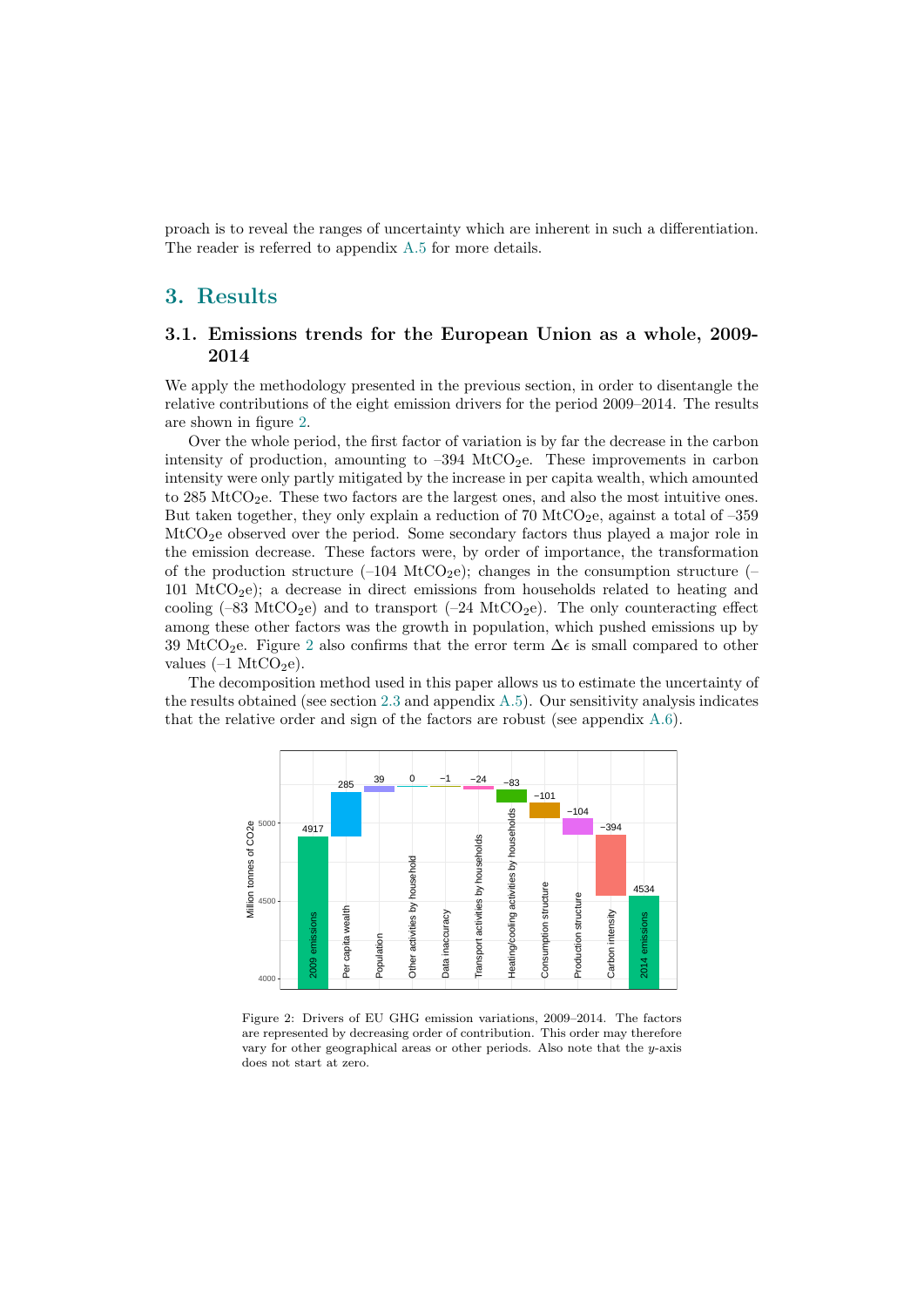### <span id="page-9-1"></span>3.2. Annual European dynamics

One can go further in the analysis by showing annual changes, in order to study more finely the dynamics at play. This work is shown in figure [8.](#page-23-0)

Figure [8](#page-23-0) indicates that the improvement in carbon intensity has been continuous, except between 2011 and 2012. Conversely, per capita wealth has been a stable upward factor, except between 2011 and 2012. Production structure played a major role in the rise from 2009 to 2010, then contributed to the fall in emissions until the end of the period. Consumption structure contributed to a decrease in emissions over each period, except for a slight increase in 2010–2011. Direct household emissions related to heating and cooling increased in 2009–2010, then declined sharply in 2010–2011 and 2013–2014. This swift variation can be linked to temperature anomalies: the years 2011 and 2014 were marked by milder winters, with a low number of heating degree days in the EU (figure [15a](#page-27-0) in appendix). Finally, transportation contributed to a slight decrease in emissions until 2012, and a very slight increase in 2013–2014.

Compared to IDA or sectoral analyses, the specificity of our SDA methodology is to show the impacts of consumption patterns and production structures. We will therefore focus our analysis on these two points, in sections [3.3](#page-9-0) and [3.4,](#page-10-0) respectively, in order to better understand the meanings and implications of these effects. Finally, we will explore the diversity of national trajectories in section [3.5,](#page-10-1) with a country-by-country analysis of the largest emitters.

#### <span id="page-9-0"></span>3.3. Consumption structure

The effect of consumption structure corresponds to a change in the distribution of final demand between sectors. To better understand these changes in final demand and their implications on emissions, the total "consumption structure" effect can be broken down into the contributions associated with each sector. The methodology is described in appendix [A.8.](#page-23-1)

Our results indicate that the downward trend in emissions due to the consumption structure over the period 2009-2014 is strongly driven by a relative fall in final demand in the electricity and gas sector (code D35 in the NACE R2 Eurostat classification), with also a notable fall in agriculture (A01), agri-food (C10-C12) and construction (F). These emission decreases are limited by increases in the final demand share allocated to other sectors, in particular the metals (C24) and coking and refining (C19) sectors. This is shown in figure [9.](#page-24-0)

This significant fall in demand in the electricity and gas sector (D35) is more specifically linked to two factors: a fall in household expenditures and a decline in exports – both in volume and in share of the total final consumption (this is shown in figure [11](#page-25-0) in appendix). The decrease in the household budget can be explained by a decrease of about 10% in the number of heating degree days in the European Union over this period: from 80,212 in 2009 to 72,128 in 2014 (Eurostat, database nrg chdd a). This might be attributed to climate variability with a possible influence of a long-term climate change, but the strong decline over this particular period is quite sensitive to the period chosen, with a fairly mild  $2013/2014$  winter. Extending the period up to 2016, for example, would see a lower decline to 78,500 heating degree days. Besides, a limitation of our data set is that it does not separate electricity and gas, which does not allow to make a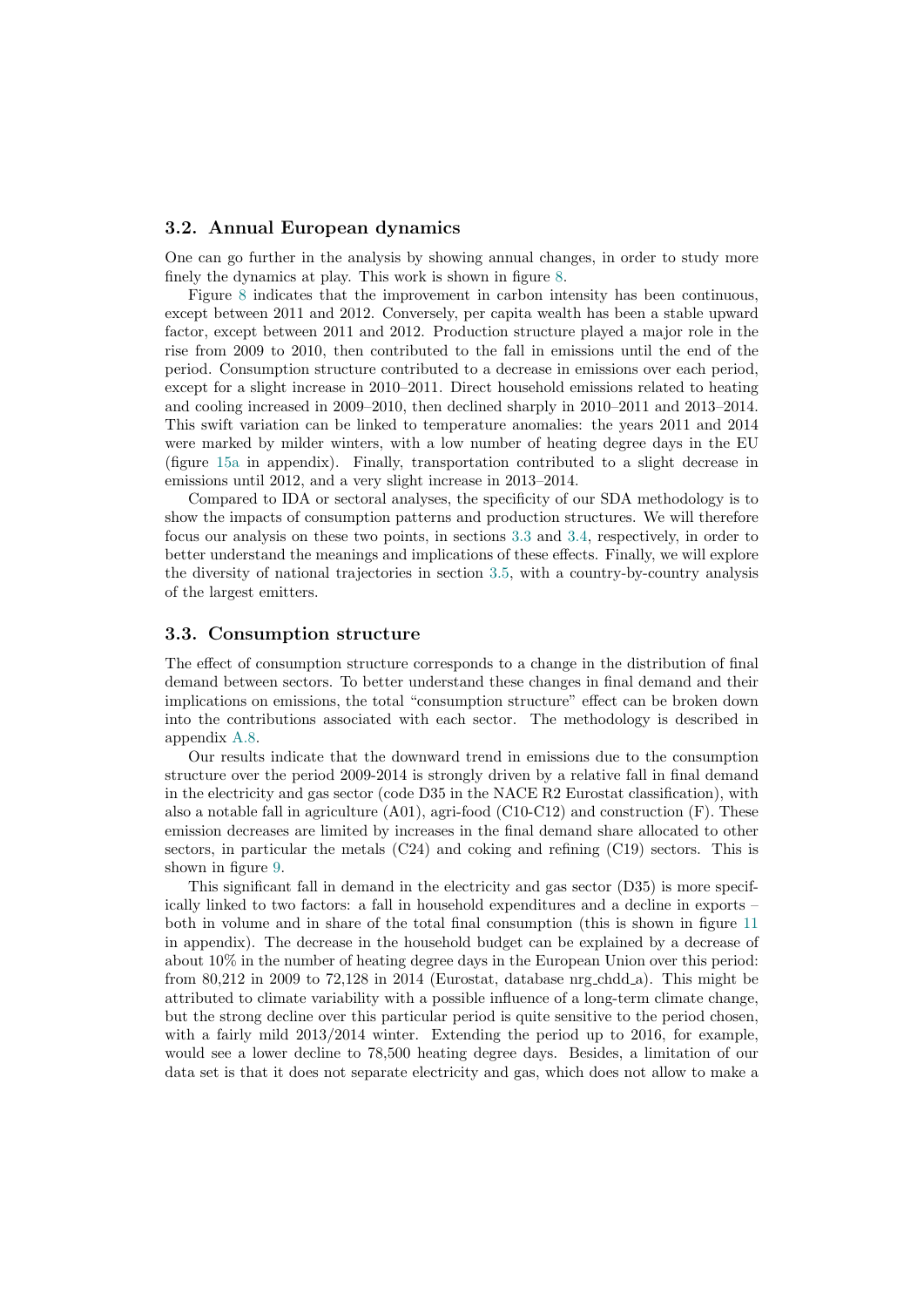specific analysis for each of these energy carriers.

For the agri-food sector, there is a decrease in the proportion of expenditures allocated to agricultural products over the period 2009-2014, driven by a decline in the share of the budget allocated by households, and offset by a slight increase in exports in total final demand. Figure [9](#page-24-0) highlights that this decrease comes mainly from the year 2009- 2010. The most likely explanation is that this is a readjustment following the food price crisis over the period 2006-2008, when prices reached a world peak in 2008 [\(FAO,](#page-16-11) [2011\)](#page-16-11). Finally, for the construction sector, there is a decline in investment relative to total final demand.

Geographically, the downward structural effect is mainly due to Germany, the United Kingdom and Italy, which account for  $-48 \text{ MtCO}_2$ e,  $-25 \text{ MtCO}_2$ e and  $-16 \text{ MtCO}_2$ e, respectively. The structural effect was slightly positive in eight countries, and quite strong in Spain with  $+20 \text{ MtCO}_2$  (see figure [12](#page-25-1) in appendix). The reduction in emissions linked to a reduction in consumption in the electricity and gas sector is shared among most European countries. The effect is most pronounced in Germany  $(-37 \text{ MtCO}_2\text{e})$ , although two countries have a positive contribution: Spain  $(+2.8 \text{ MtCO}_2e)$  and Ireland  $(+1.8 \text{ MtCO}_2e)$ , as shown in figure [13](#page-25-2) in appendix.

### <span id="page-10-0"></span>3.4. Production structure

The structural effect of production contributed markedly to the fall in emissions over the period as a whole. To understand this better, we break it down into two effects: an effect purely due to technical change in the production function, and an effect related to changes in imports. This methodology, which has not previously been applied in SDA analysis to our knowledge, is indicated in appendix [A.9.](#page-26-0)

The result of this breakdown between technical changes and imports is shown in figure [3a.](#page-11-0) Over the whole period, the increase in imports played a major role, reducing emissions by  $-76.5$  Mt  $CO<sub>2</sub>e$ . The role of technological change is three times less, with a contribution of  $-27.8$  Mt CO<sub>2</sub>e. In addition, the sign of the technological change is not entirely determined, since zero is included in the range of uncertainties of our mean-value decomposition method (refer to section [2.3](#page-6-0) and appendix [A.5](#page-19-3) for an explanation on how uncertainties are computed).

The analysis of annual variations, shown in figure [3b,](#page-11-0) highlights that both technical change and imports influence emission variations, but the sign of their contributions varies along time. An increase in imports strongly reduced emissions between 2009 and 2011, while a decrease in imports increased emissions between 2012 and 2013.

Technological changes first pushed emissions up between 2009 and 2011 and then contributed to emission reductions up to 2014.

### <span id="page-10-1"></span>3.5. Country-by-country analysis

A comparison between countries shows that the emission drivers were very different from one country to another. The results for all the 28 EU countries are accessible on an interactive app: [gicn.shinyapps.io/EU](https://gicn.shinyapps.io/EU_emissions/) emissions. Here, we present the results for the top six EU emitters: Germany, the United Kingdom, France, Italy, Poland and Spain (figure [4\)](#page-12-1). These six countries accounted for 68% of the EU's total GHG emissions in 2014.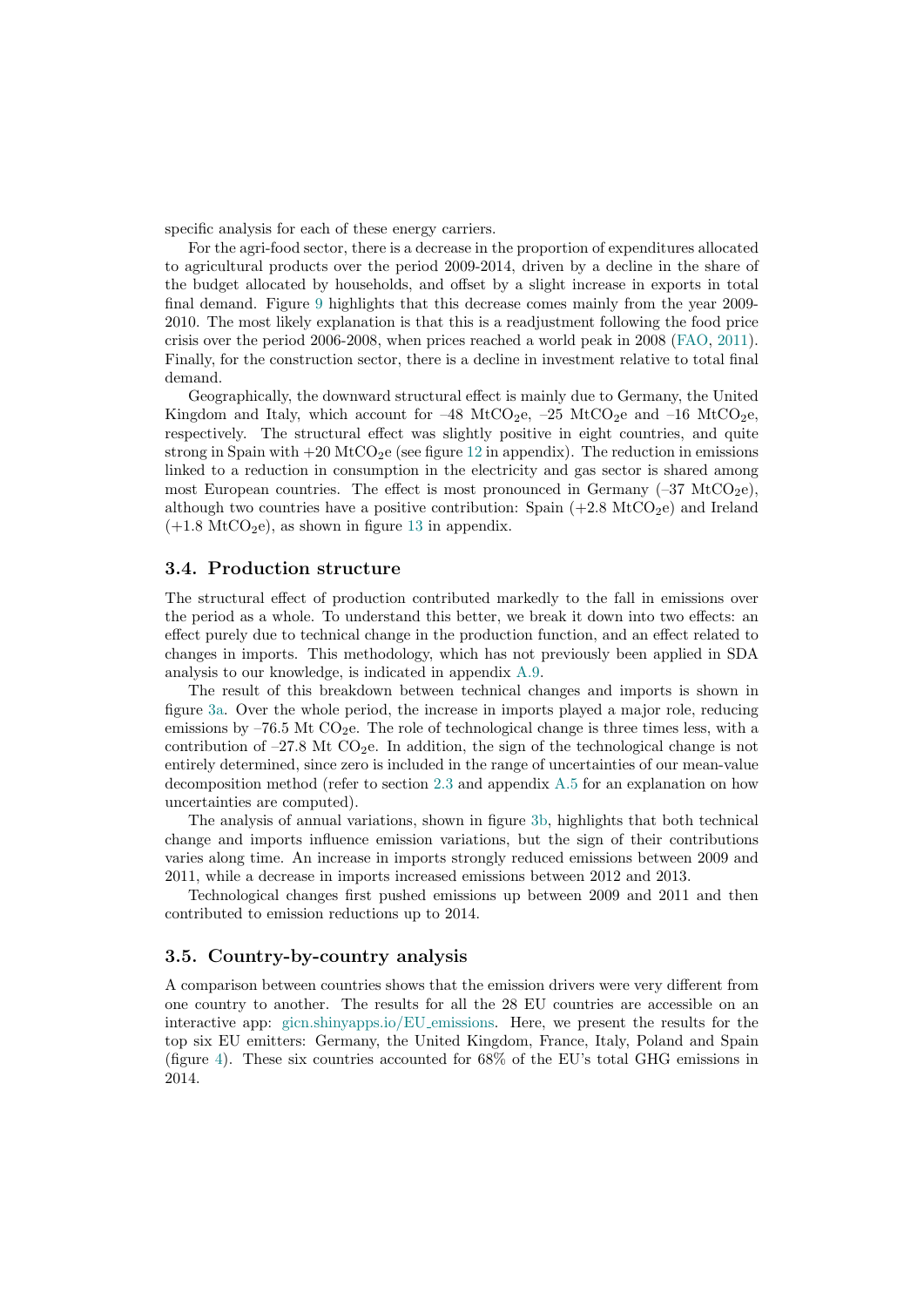<span id="page-11-0"></span>

(a) Uncertainty range of technical change and imports contributions

(b) Annual contributions of technical change and imports

Figure 3: Respective contributions of technical change and imports to EU emissions variations, 2009– 2014.

Germany is the only one of the six countries where carbon intensity has not decreased. This is mainly due to developments in the electricity sector between 2011 and 2013: the closure of eight nuclear reactors following the Fukushima accident, the fall in coal prices with the shale gas revolution in the US and the low carbon prices on the European market, which all contributed to favouring coal over gas and nuclear energy. Per capita growth was particularly high over the period, but it was offset by very strong structural effects on the production system and the consumption basket.

The United Kingdom is characterized by strong population growth, mainly driven by immigration [\(Randall,](#page-17-7) [2017\)](#page-17-7), and by an increasingly emissions-intensive production structure. However, net emissions have decreased, mainly due to great progress in carbon intensity.

France has experienced strong reductions in heating-related emissions, in part driven by large variations in heating degree days (see figure [15b](#page-27-0) in appendix). Combined with relatively low GDP per capita growth, improvements in energy intensity have reduced total emissions.

In Italy, per capita growth was negative over the period. Combined with improved energy efficiency and changing consumption patterns, the country achieved the largest emission reductions in Europe over the period in absolute terms, and the largest in relative terms among the six countries studied.

In Poland, GDP per capita growth has been particularly strong, but the significant improvement in energy intensity has stabilised emissions. The absence of population growth can be linked to a low birth rate and continued emigration [\(Devictor,](#page-16-12) [2012\)](#page-16-12).

Finally, in Spain, the contribution from growth was close to zero, and even slightly negative. The structural effects of production and consumption played a role, but the reduction in carbon intensity was the second largest, resulting in an overall reduction of the total emissions for that country.

For the rest of the countries, the dynamics of change vary greatly from one country to another. We have not been able to identify groups of countries with common dynamics. At a more aggregated level, the usual comparison between Eastern and Western EU countries shows similar dynamics (see figure [17\)](#page-28-0). In both Western and Eastern countries, GDP growth pushed emissions up, while improvements in carbon intensity and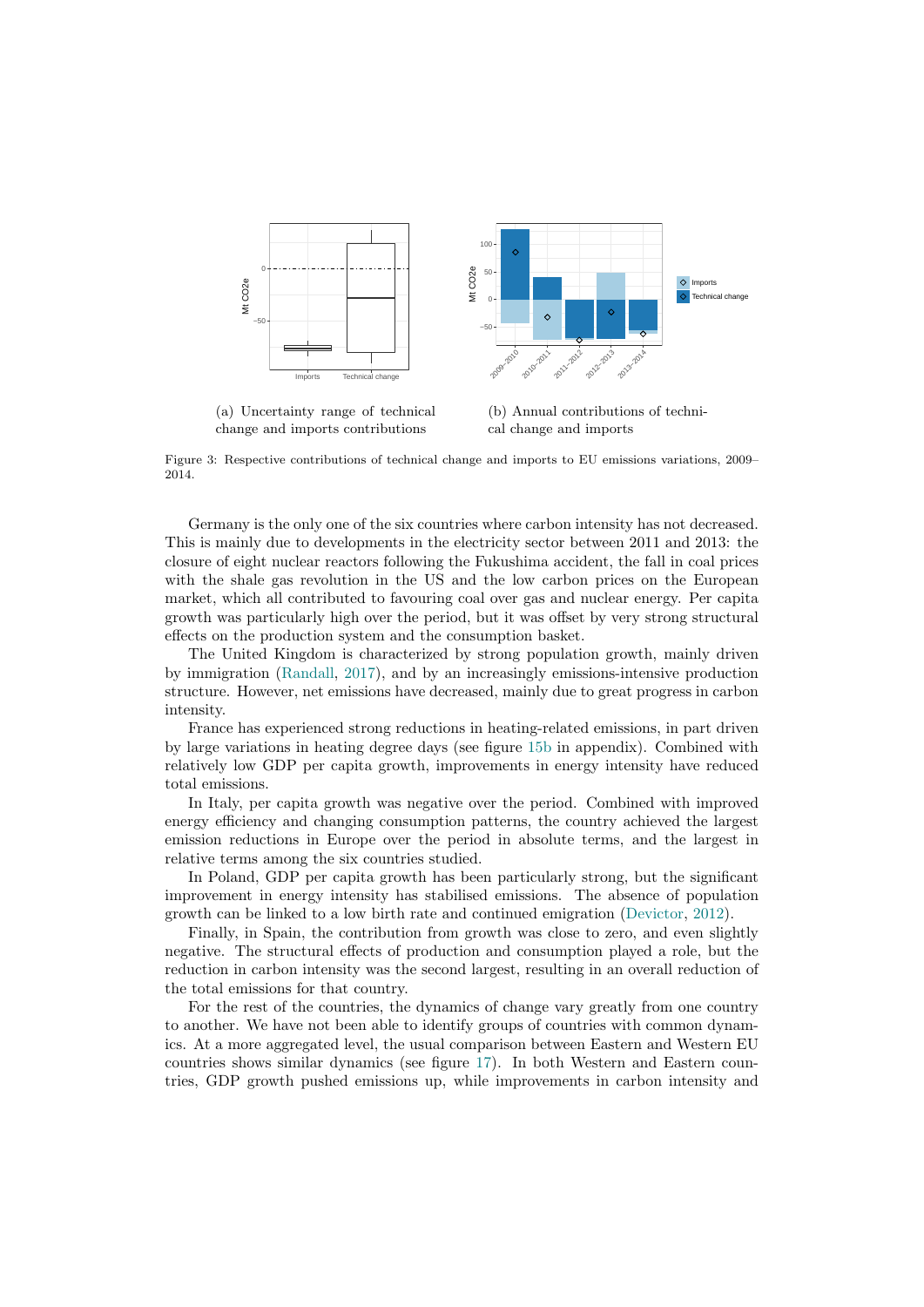<span id="page-12-1"></span>

Figure 4: Drivers of emissions for the six largest EU emitters, 2009-2014. Note that the y-axis does not start at zero and varies for each country, and that the order of drivers depends on the country, as they are ordered by decreasing order.

changes in production and consumption patterns pushed emissions down. However, in Western Europe, the improvement in carbon intensity was more pronounced, and heating emissions also fell more sharply.

# <span id="page-12-0"></span>4. Discussion and conclusion

Over the period 2009–2014, the evolution of GHG emissions is mainly explained by an improvement in carbon intensity  $(-394 \text{ MtCO}_2e)$ , largely offset by the post-crisis economic recovery  $(+285 \text{ MtCO}_2)$ . However, our SDA also shows that other factors played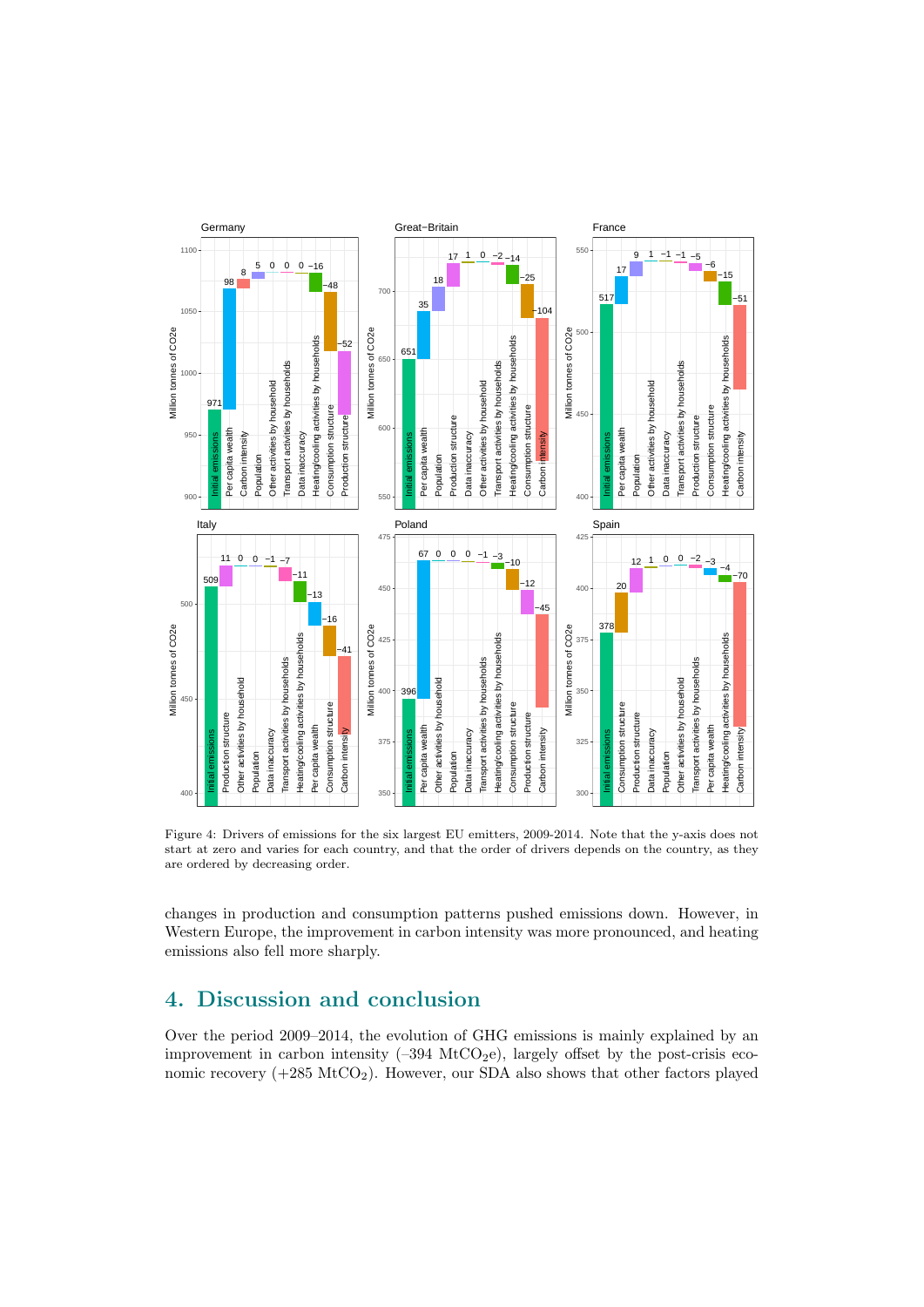an important role in the decline of emissions: the evolution of the production structure  $(-104 \text{ MtCO}_2)$ , driven by increased imports and technical changes; the evolution of consumption and investment patterns  $(-101 \text{ MtCO}_2)$  and the decrease in direct emissions linked to household heating and cooling  $(-83 \text{ MtCO}_2e)$  and household transport  $(-24$ MtCO<sub>2</sub>e). These effects were slightly offset by population growth  $(+39 \text{ MtCO}_2\text{e})$ .

#### <span id="page-13-0"></span>4.1. Comparison with other results

Our approach provides a global overview of the main drivers of EU emissions trends. This approach is complementary to more detailed sector studies, based on dedicated modelling or econometric analyses, and to IDA studies.

The decrease in carbon intensity in Europe has been studied by [Peters et al.](#page-17-4) [\(2017\)](#page-17-4), using an IDA. In their analysis, they break down the evolution of emissions into three factors: GDP, energy intensity (energy/GDP) and carbon intensity  $(CO<sub>2</sub>/energy)$ . They show that carbon intensity has continuously decreased over the period 2009-2014 at the EU level, dragging emissions down. Our results also highlight a decrease of carbon intensity every year, except for the year 2011-2012 where we find a small positive effect. Our SDA indicates that the production structure played a significant role in reducing emissions that year - a driver that their IDA approach could not identify, which might explain the difference.

In another IDA study, Le Quéré et al. [\(2019\)](#page-16-5) show that the decrease in EU emissions was strongly driven by a decrease in energy use. However, they do not detail the respective shares of GDP, energy intensity and carbon intensity at the EU or country level. The fact that they consider only  $CO<sub>2</sub>$  while ignoring other GHGs further complicates the comparison. If we combine our three drivers of per capita wealth, population and carbon intensity to match their 'energy use' driver, we also find a significant source of emission decrease  $(-70 \text{ GtCO}_2)$ . However, this effect is smaller than those due to production structure and consumption structure. Our SDA approach has thus revealed new, significant drivers that are not accessible to IDAs.

For the transport sector, sections [3.1](#page-8-2) and [3.2](#page-9-1) showed that transport activities by households contributed to a slight decrease in emissions over the period  $(-24 \text{ GtCO}_2\text{e})$ , with a decrease until 2012, and a very slight increase in 2013-2014. This aggregate evolution of transport emissions can be broken down more precisely, according to fuel types, emission intensity of different vehicles, level of activity, and several other factors. Although such a detailed analysis is beyond the scope of our study, the link can be made with sector-specific studies. In particular, Andrés and Padilla [\(2018\)](#page-16-13) made a detailed analysis of EU transport activities from 1990 to 2014 using the STIRPAT model. They find that population and transport energy intensity have been the two main drivers of emissions trends in the EU transport sector, with a smaller but noticeable contribution from economic activity and transport volumes.

As for the impact of climate on energy consumption, Bréon et al.  $(2017)$  also inferred an impact of mild winters on emission reductions in Germany, the United Kingdom, France, Italy and Poland over the period 2009-2014 using a different methodology.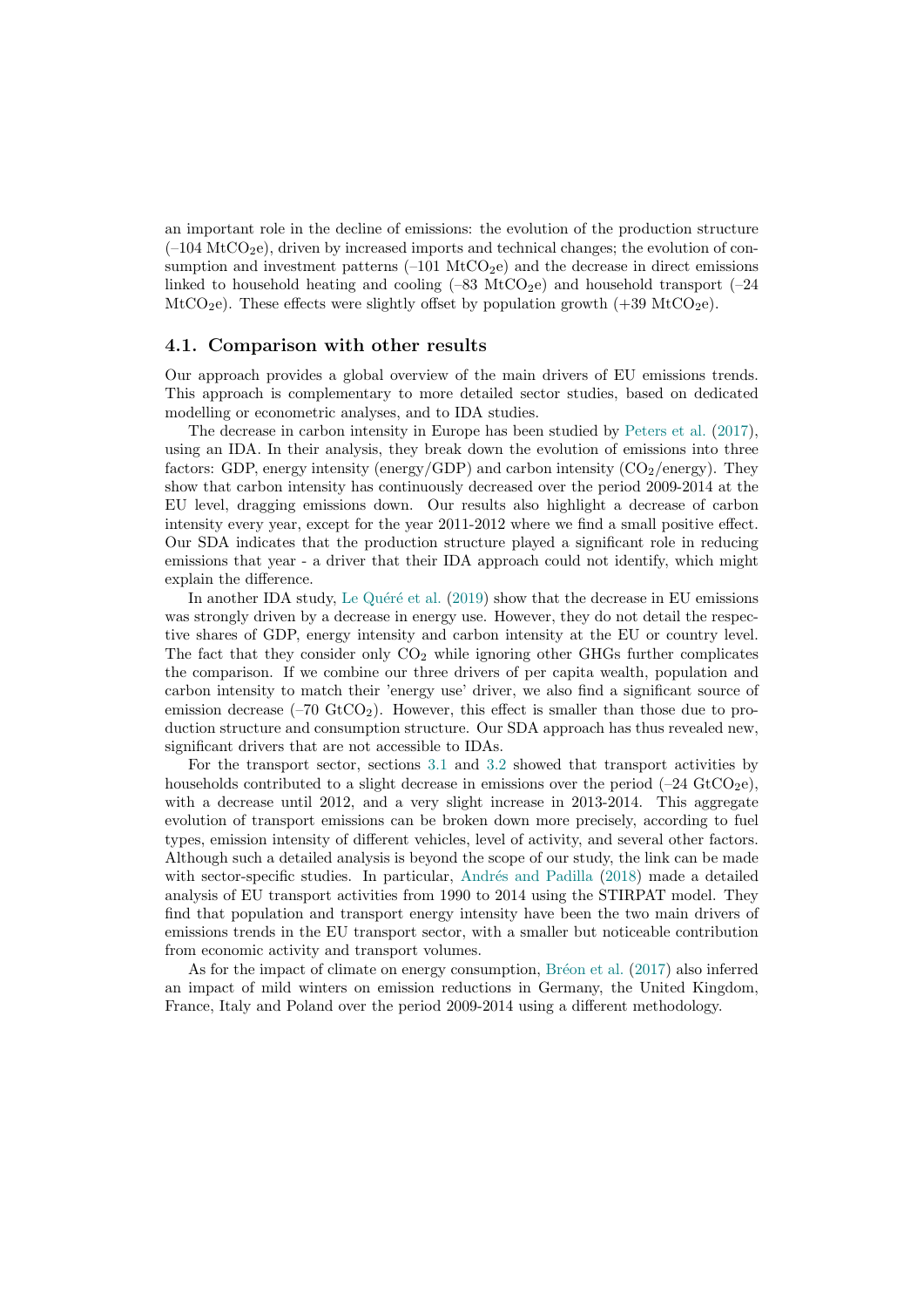### 4.2. Future developments

This analysis of past years may help to anticipate future developments. The global economic recovery seems to have continued and may have remained the largest driver pushing emissions up, unless a new economic crisis occurs. Demography can be expected to keep playing a small upward role in the next decade. The European population should grow moderately until 2045, by  $+4.4\%$  compared to 2014, before gradually declining (Eurostat, proj 15npms, baseline scenario). In comparison, the EU population increase was 1% over the period 2009-2014.

On the contrary, carbon intensity and transport might push emissions down. The improvement of carbon intensity could continue, as the European electricity mix is still highly carbon intensive. In 2017, gas and coal-fired power plants produced  $40\%$  of the electricity in Europe [\(Jones et al.,](#page-16-15) [2018\)](#page-16-15), while the costs of solar panels and wind generation continued to fall [\(IRENA,](#page-16-16) [2017\)](#page-16-16). However, the "integration costs" associated with these variable renewable energies could limit their expansion [\(Hirth,](#page-16-17) [2014\)](#page-16-17). Transportation is another key sector for reducing emissions. With the rapid decarbonization of the electricity sector, transportation has become the main emitting sector in 2014 [\(European](#page-16-18) [Environment Agency,](#page-16-18) [2016\)](#page-16-18). A shift to electric vehicles, coupled to a decarbonization of electricity production, could be an important lever to reduce European transportation emissions [\(Moro and Lonza,](#page-17-8) [2017\)](#page-17-8).

Finally, the future net effects of heating and cooling, production structure and consumption patterns are more ambiguous. Heating emissions could recover in the short term, as 2014 was a particularly mild year. In the longer term, milder winters associated with climate change could reduce heating emissions. However, this positive feedback may be weakened or even offset by an increase in air conditioning [\(De Cian et al.,](#page-16-19) [2016\)](#page-16-19). Concerning the structure of consumption, the key sectors were shown to be electricity and gas production, as well as agriculture and the agri-food industry. It is possible to reduce the emission share of the electricity and gas sector by encouraging thermal insulation measures and the energy efficiency of domestic appliances and heating systems. For the agri-food sector, a shift towards a more vegetarian diet, for example, could reduce emissions from agriculture [\(Stehfest et al.,](#page-17-9) [2009\)](#page-17-9). On the production side, the analysis of the production structure has shown the dominant role of increased imports. In the short term, the strengthening of climate policy measures, such as the expected increase in the carbon price on the European Emission Trading Scheme following the entry into force of the Market Stability Reserve [\(Mark Lewis,](#page-17-10) [2018\)](#page-17-10), could reinforce these carbon leaks, even though econometric studies seem to show a rather limited effect [\(Branger et al.,](#page-16-20) [2015\)](#page-16-20).

#### 4.3. Conclusion

In conclusion, this work provides new quantitative information on the drivers behind GHG emission reductions in Europe, highlighting their multidimensional nature. Although carbon intensity and economic recovery were the main drivers, the contributions of consumption structure, production structure and temperature anomalies also played a major role.

This article also makes a significant contribution by providing a methodology and indicators that could be used to track progress towards the Paris Agreement goals [\(Peters](#page-17-4)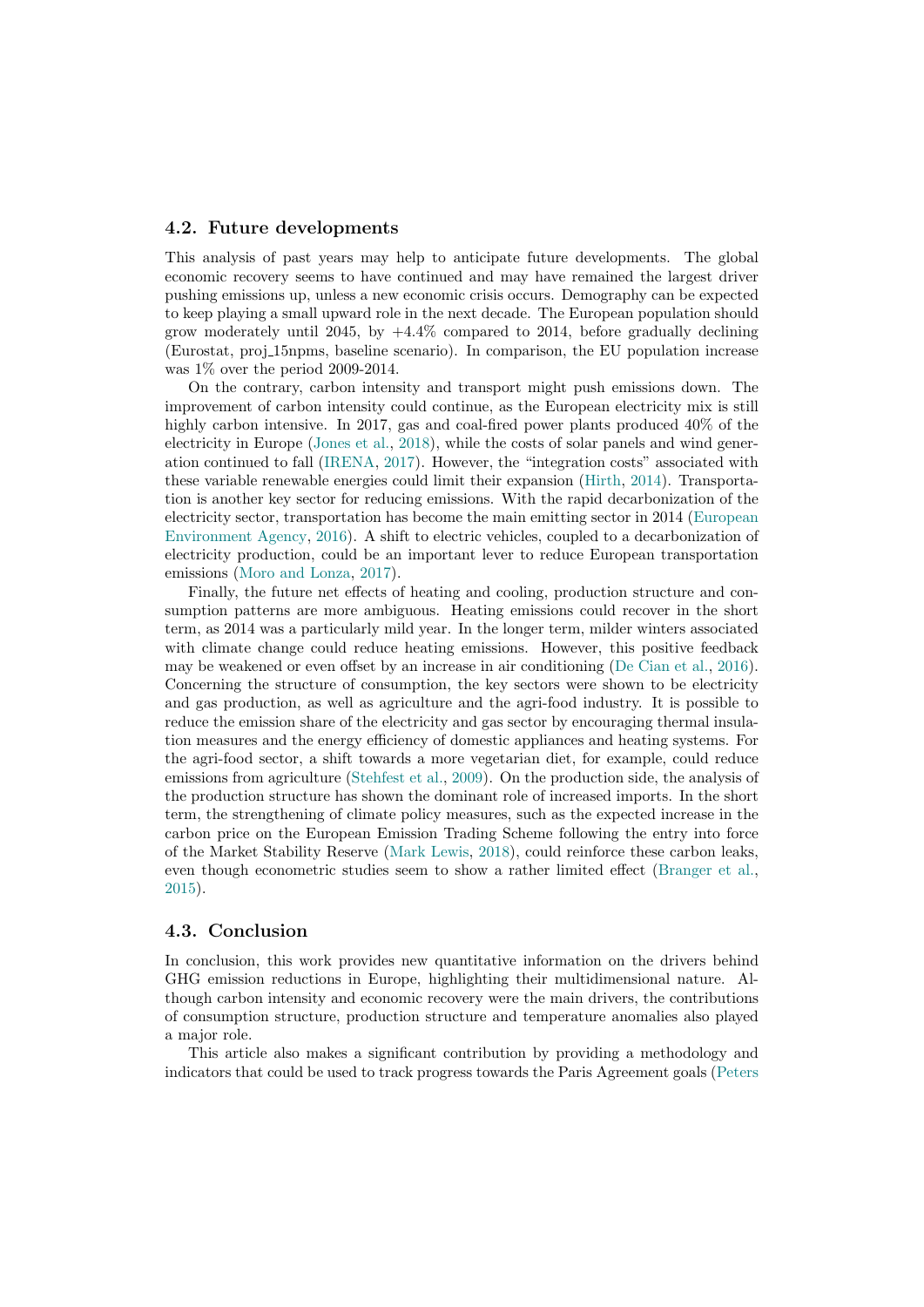[et al.,](#page-17-4) [2017;](#page-17-4) [Green,](#page-16-21) [2017;](#page-16-21) [Spencer et al.,](#page-17-11) [2017;](#page-17-11) [Iyer et al.,](#page-16-22) [2017;](#page-16-22) [Mathy et al.,](#page-17-12) [2018\)](#page-17-12) or to define when a country's emissions have "peaked", in line with Article 4.1 of the Paris Agreement. Our results indicate that import rates, household emissions linked to heating and cooling and household emissions in transport are important drivers of total emissions. Thus, they should appear in any set of tracking indicators. In addition, the importance of climate-related variations suggests it could be appropriate to consider climate-adjusted emissions, at least for short-term targets. Our results could also be used in future evaluations of climate policies implemented in European countries. Indeed, the evaluation of climate policies should not be based on observed emissions alone. This study has shown that many drivers can be at play, some of them not directly linked to climate policies, like GDP growth, climate variability, or population changes. Conversely, the evolution of emissions driven by carbon intensity, which can only be disentangled by SDAs such as this one, may be more closely related to energy policies.

Finally, the importance of production and consumption patterns in our results emphasises the need for more analyses on the subject and better monitoring of their trends. A first step would be to improve the availability of data on national accounts. Currently, only four European countries provide product-by-product input-output tables on an annual basis: Austria, Germany, France and Sweden (see Eurostat database naio 10 cp1700); and the generation of these tables currently takes four years. A better harmonization of data generation across countries, and a faster publication process – for example through a two-step publication of preliminary and then consolidated data – could greatly improve the necessary task of tracking progress towards the Paris Agreement goals. Besides, such improvements would also benefit the analysis of imported emissions and carbon footprints, which also relies on input-output tables. These data sets are thus crucial to measure progress towards "carbon neutrality", which, according to [IPCC](#page-16-23) [\(2018\)](#page-16-23), has to be achieved globally by 2050 for limiting temperature to  $1.5\textdegree C$ .

# Disclosure statement

This work has received funding from the French Convention on financial support for climate services.

# Data availability

The data that support the findings of this study are available at [https://github.com/](https://github.com/GICN/Deflating_WIOD_Tables) [GICN/Deflating\\_WIOD\\_Tables](https://github.com/GICN/Deflating_WIOD_Tables). These data were derived from the World Input-Output Database, Release 2016, available at <http://www.wiod.org>.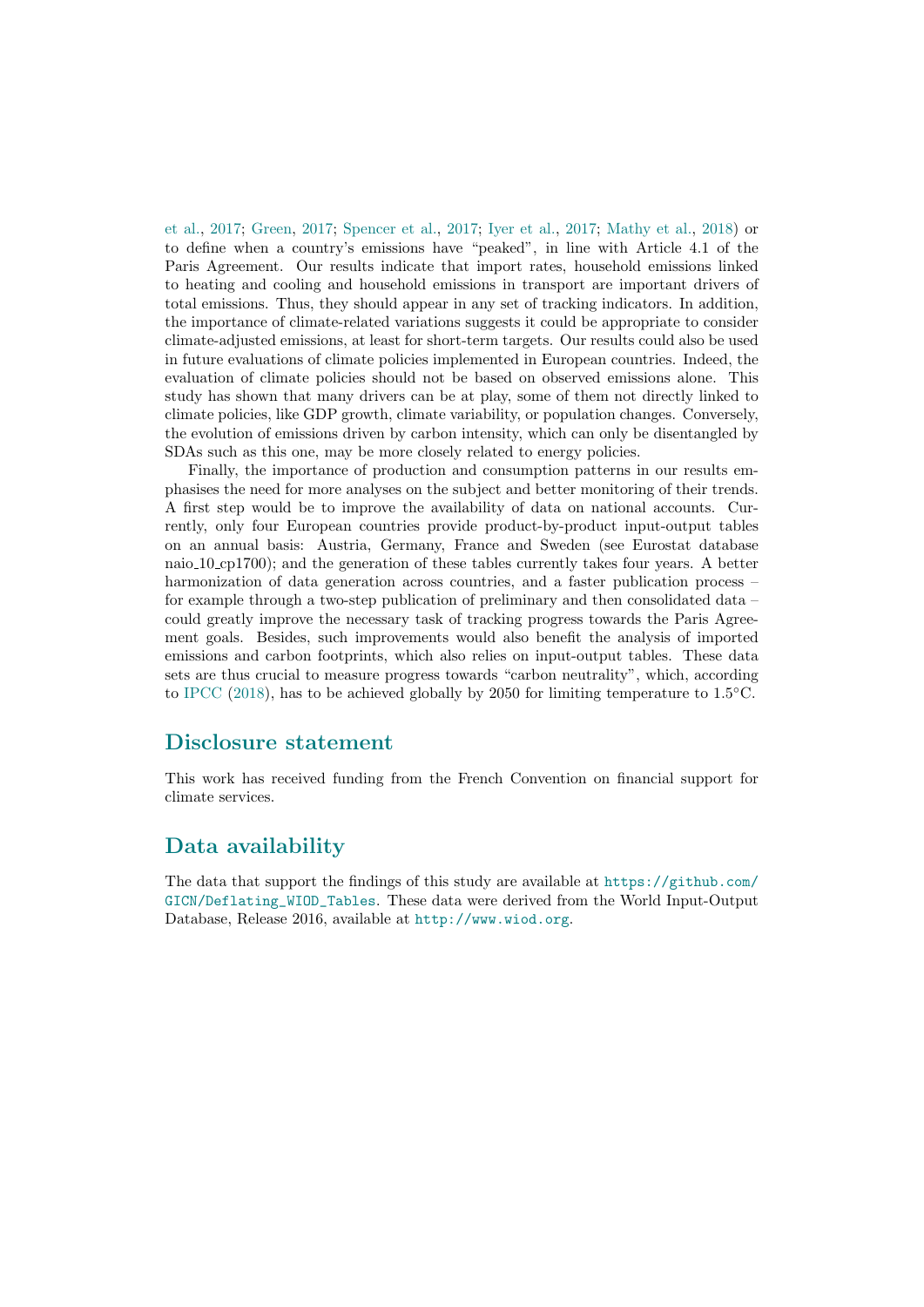# 5. Bibliography

- <span id="page-16-13"></span>Andrés, L., Padilla, E., 2018. Driving factors of GHG emissions in the EU transport activity. Transport Policy 61, 60–74. doi:[10.1016/j.tranpol.2017.10.008](http://dx.doi.org/10.1016/j.tranpol.2017.10.008).
- <span id="page-16-8"></span>Barrett, J., Peters, G., Wiedmann, T., Scott, K., Lenzen, M., Roelich, K., Le Quéré, C., 2013. Consumption-based GHG emission accounting: a UK case study. Climate Policy 13, 451–470. doi:[10.1080/14693062.2013.788858](http://dx.doi.org/10.1080/14693062.2013.788858).
- <span id="page-16-20"></span>Branger, F., Lecuyer, O., Quirion, P., 2015. The European Union Emissions Trading Scheme: should we throw the flagship out with the bathwater? Wiley Interdisciplinary Reviews: Climate Change 6, 9–16. doi:[10.1002/wcc.326](http://dx.doi.org/10.1002/wcc.326).
- <span id="page-16-14"></span>Bréon, F.M., Boucher, O., Brender, P., 2017. Inter-annual variability in fossil-fuel CO2 emissions due to temperature anomalies. Environmental Research Letters 12, 074009. doi:[10.1088/1748-9326/aa693d](http://dx.doi.org/10.1088/1748-9326/aa693d).
- <span id="page-16-3"></span>Brizga, J., Feng, K., Hubacek, K., 2014. Drivers of greenhouse gas emissions in the Baltic States: A structural decomposition analysis. Ecological Economics 98, 22–28. doi:[10.1016/j.ecolecon.2013.](http://dx.doi.org/10.1016/j.ecolecon.2013.12.001) [12.001](http://dx.doi.org/10.1016/j.ecolecon.2013.12.001).
- <span id="page-16-4"></span>Cansino, J.M., Román, R., Ordóñez, M., 2016. Main drivers of changes in CO2 emissions in the Spanish economy: A structural decomposition analysis. Energy Policy 89, 150-159. doi:[10.1016/j.enpol.](http://dx.doi.org/10.1016/j.enpol.2015.11.020) [2015.11.020](http://dx.doi.org/10.1016/j.enpol.2015.11.020).
- <span id="page-16-19"></span>De Cian, E., Sue Wing, I., Wing, I.S., 2016. Global Energy Demand in a Warming Climate. Environmental and Resource Economics , 1–46doi:[10.1017/CBO9781107415324.004](http://dx.doi.org/10.1017/CBO9781107415324.004), [arXiv:arXiv:1011.1669v3](http://arxiv.org/abs/arXiv:1011.1669v3).
- <span id="page-16-12"></span>Devictor, X., 2012. Poland: Aging and the Economy. Technical Report. The World Bank.
- <span id="page-16-10"></span>Dietzenbacher, E., Los, B., 1998. Structural Decomposition Techniques: Sense and Sensitivity. Economic Systems Research 10, 307–324. doi:[10.1080/09535319800000023](http://dx.doi.org/10.1080/09535319800000023).
- <span id="page-16-2"></span>Duarte, R., Mainar, A., Sánchez-Chóliz, J., 2013. The role of consumption patterns, demand and technological factors on the recent evolution of CO2 emissions in a group of advanced economies. Ecological Economics 96, 1–13. doi:[10.1016/j.ecolecon.2013.09.007](http://dx.doi.org/10.1016/j.ecolecon.2013.09.007).
- <span id="page-16-18"></span>European Environment Agency, 2016. Annual European Union greenhouse gas inventory 1990–2014 and inventory report 2016. Technical Report 15. Submission to the UNFCCC Secretariat.
- <span id="page-16-24"></span>Eurostat, 2008. Statistical classification of economic activities in the European Community. doi:[KS-RA-07-015-EN-N](http://dx.doi.org/KS-RA-07-015-EN-N).
- <span id="page-16-11"></span>FAO, 2011. Lessons from the world food crisis of 2006–08. The State of Food Insecurity in the World 2011 2008, 21–31.
- <span id="page-16-6"></span>Feng, K., Davis, S.J., Sun, L., Hubacek, K., 2015. Drivers of the US CO2 emissions 1997–2013. Nature Communications 6, 7714. doi:[10.1038/ncomms8714](http://dx.doi.org/10.1038/ncomms8714), [arXiv:arXiv:1507.02142v2](http://arxiv.org/abs/arXiv:1507.02142v2).
- <span id="page-16-21"></span>Green, C., 2017. Mitigation technology: Half full or nearly empty? Nature Climate Change 7, 98–99. doi:[10.1038/nclimate3205](http://dx.doi.org/10.1038/nclimate3205).
- <span id="page-16-17"></span>Hirth, L., 2014. The Optimal Share of Variable Renewables: How the Variability of Wind and Solar Power affects their Welfare-optimal Deployment. The Energy Journal 36. doi:[10.5547/01956574.36.1.5](http://dx.doi.org/10.5547/01956574.36.1.5).
- <span id="page-16-1"></span>Hoekstra, R., Van Der Bergh, J.J.C.J.M., Bergh, J.J.C.J.M.V.D., 2003. Comparing structural and index decomposition analysis. Energy Economics 25, 39–64. doi:[10.1016/S0140-9883\(02\)00059-2](http://dx.doi.org/10.1016/S0140-9883(02)00059-2).
- <span id="page-16-23"></span>IPCC, 2018. IPCC special report on the impacts of global warming of 1.5  $°C$  above pre-industrial levels and related global greenhouse gas emission pathways, in the context of strengthening the global response to the threat of climate change, sustainable development, a.
- <span id="page-16-16"></span>IRENA, 2017. Renewable Energy Auctions : Analysing 2016. Technical Report. International Renewable Energy Agency. Abu Dhabi.
- <span id="page-16-22"></span>Iyer, G., Ledna, C., Clarke, L., Edmonds, J., McJeon, H., Kyle, P., Williams, J.H., 2017. Measuring progress from nationally determined contributions to mid-century strategies. Nature Climate Change 7, 871–874. doi:[10.1038/s41558-017-0005-9](http://dx.doi.org/10.1038/s41558-017-0005-9).
- <span id="page-16-15"></span>Jones, D., Sakhel, A., Buck, M., Graichen, P., 2018. The European Power Sector in 2017. Agora Energiewende and Sandbag .
- <span id="page-16-7"></span>Kotchen, M.J., Mansur, E.T., 2016. Reassessing the contribution of natural gas to US CO2 emission reductions since 2007. Nature Communications 7, 10648. doi:[10.1038/ncomms10648](http://dx.doi.org/10.1038/ncomms10648).
- <span id="page-16-0"></span>Kwok, T.F., Xu, Y., Liu, X., Leung, Y., 2018. The impacts of economic structure on China's carbon dioxide emissions: an analysis with reference to other East Asian economies. Climate Policy 18, 1235–1245. doi:[10.1080/14693062.2017.1418282](http://dx.doi.org/10.1080/14693062.2017.1418282).
- <span id="page-16-5"></span>Le Quéré, C., Korsbakken, J.I., Wilson, C., Tosun, J., Andrew, R., Andres, R.J., Canadell, J.G., Jordan, A., Peters, G.P., van Vuuren, D.P., 2019. Drivers of declining CO2 emissions in 18 developed economies. Nature Climate Change 9, 213–217. doi:[10.1038/s41558-019-0419-7](http://dx.doi.org/10.1038/s41558-019-0419-7).
- <span id="page-16-9"></span>Los, B., Gouma, R., Timmer, M., Ijtsma, P., 2014. Note on the Construction of WIOTs in Previous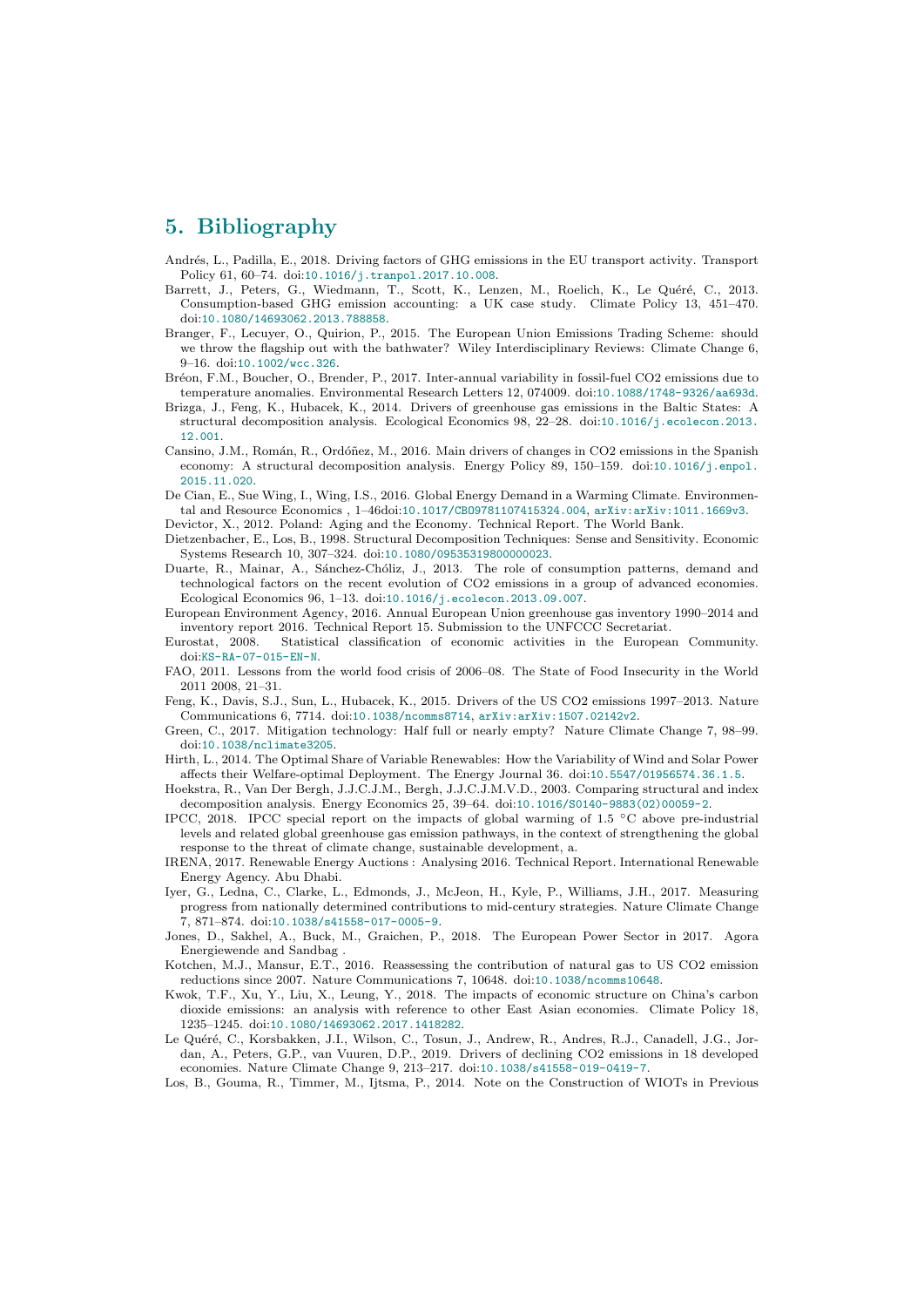Year's Prices. Technical Report December. WIOD.

<span id="page-17-10"></span>Mark Lewis, 2018. Carbon Clampdown: Closing the Gap to a Paris-compliant EU-ETS. Technical Report. Carbon Tracker.

- <span id="page-17-12"></span>Mathy, S., Menanteau, P., Criqui, P., 2018. After the Paris Agreement: Measuring the Global Decarbonization Wedges From National Energy Scenarios. Ecological Economics 150, 273–289. doi:[10.1016/j.ecolecon.2018.04.012](http://dx.doi.org/10.1016/j.ecolecon.2018.04.012).
- <span id="page-17-5"></span>Miller, R.E., Blair, P.D., 2009. Input-Output Analysis, Foundations and Extensions. Cambridge University Press.
- <span id="page-17-8"></span>Moro, A., Lonza, L., 2017. Electricity carbon intensity in European Member States: Impacts on GHG emissions of electric vehicles. Transportation Research Part D: Transport and Environment doi:[10.](http://dx.doi.org/10.1016/J.TRD.2017.07.012) [1016/J.TRD.2017.07.012](http://dx.doi.org/10.1016/J.TRD.2017.07.012).
- <span id="page-17-3"></span>Moutinho, V., Moreira, A.C., Silva, P.M., 2015. The driving forces of change in energy-related CO2 emissions in Eastern, Western, Northern and Southern Europe: The LMDI approach to decomposition analysis. Renewable and Sustainable Energy Reviews 50, 1485–1499. doi:[10.1016/j.rser.2015.05.](http://dx.doi.org/10.1016/j.rser.2015.05.072) [072](http://dx.doi.org/10.1016/j.rser.2015.05.072).
- <span id="page-17-13"></span>Nagashima, F., 2018. The sign reversal problem in structural decomposition analysis. Energy Economics 72, 307–312. doi:[10.1016/J.ENECO.2018.04.027](http://dx.doi.org/10.1016/J.ENECO.2018.04.027).
- <span id="page-17-4"></span>Peters, G.P., Andrew, R.M., Canadell, J.G., Fuss, S., Jackson, R.B., Korsbakken, J., Le Quéré, C., Nakicenovic, N., 2017. Key indicators to track current progress and future ambition of the Paris Agreement. Nature Climate Change 7, 118–122. doi:[10.1038/nclimate3202](http://dx.doi.org/10.1038/nclimate3202).
- <span id="page-17-7"></span>Randall, M., 2017. Overview of the UK population: July 2017. Technical Report. Office for national Statistics.
- <span id="page-17-11"></span>Spencer, T., Pierfederici, R., Sartor, O., Berghmans, N., Samadi, S., Fischedick, M., Knoop, K., Pye, S., Criqui, P., Mathy, S., Capros, P., Fragkos, P., Bukowski, M., Sniegocki, A., Rosa Virdis, M., Gaeta, ´ M., Pollier, K., Cassisa, C., 2017. Tracking sectoral progress in the deep decarbonisation of energy systems in Europe. Energy Policy 110, 509–517. doi:[10.1016/j.enpol.2017.08.053](http://dx.doi.org/10.1016/j.enpol.2017.08.053).
- <span id="page-17-9"></span>Stehfest, E., Bouwman, L., Van Vuuren, D.P., den Elzen, M.G.J., Eickhout, B., Kabat, P., 2009. Climate benefits of changing diet. Climatic Change 95, 83–102. doi:[10.1007/s10584-008-9534-6](http://dx.doi.org/10.1007/s10584-008-9534-6).
- <span id="page-17-6"></span>Su, B., Ang, B., 2013. Input–output analysis of CO2 emissions embodied in trade: Competitive versus non-competitive imports. Energy Policy 56, 83–87. doi:[10.1016/J.ENPOL.2013.01.041](http://dx.doi.org/10.1016/J.ENPOL.2013.01.041).
- <span id="page-17-0"></span>Su, B., Ang, B.W.B., 2012. Structural decomposition analysis applied to energy and emissions: Some methodological developments. Energy Economics 34, 177–188. doi:[10.1016/j.eneco.2011.10.009](http://dx.doi.org/10.1016/j.eneco.2011.10.009).
- <span id="page-17-1"></span>Wang, H., Ang, B.W., Su, B., 2017. Assessing drivers of economy-wide energy use and emissions: IDA versus SDA. Energy Policy 107, 585–599. doi:[10.1016/j.enpol.2017.05.034](http://dx.doi.org/10.1016/j.enpol.2017.05.034).
- <span id="page-17-2"></span>Xu, X.Y., Ang, B.W., 2013. Index decomposition analysis applied to CO2 emission studies. Ecological Economics 93, 313–329. doi:[10.1016/j.ecolecon.2013.06.007](http://dx.doi.org/10.1016/j.ecolecon.2013.06.007).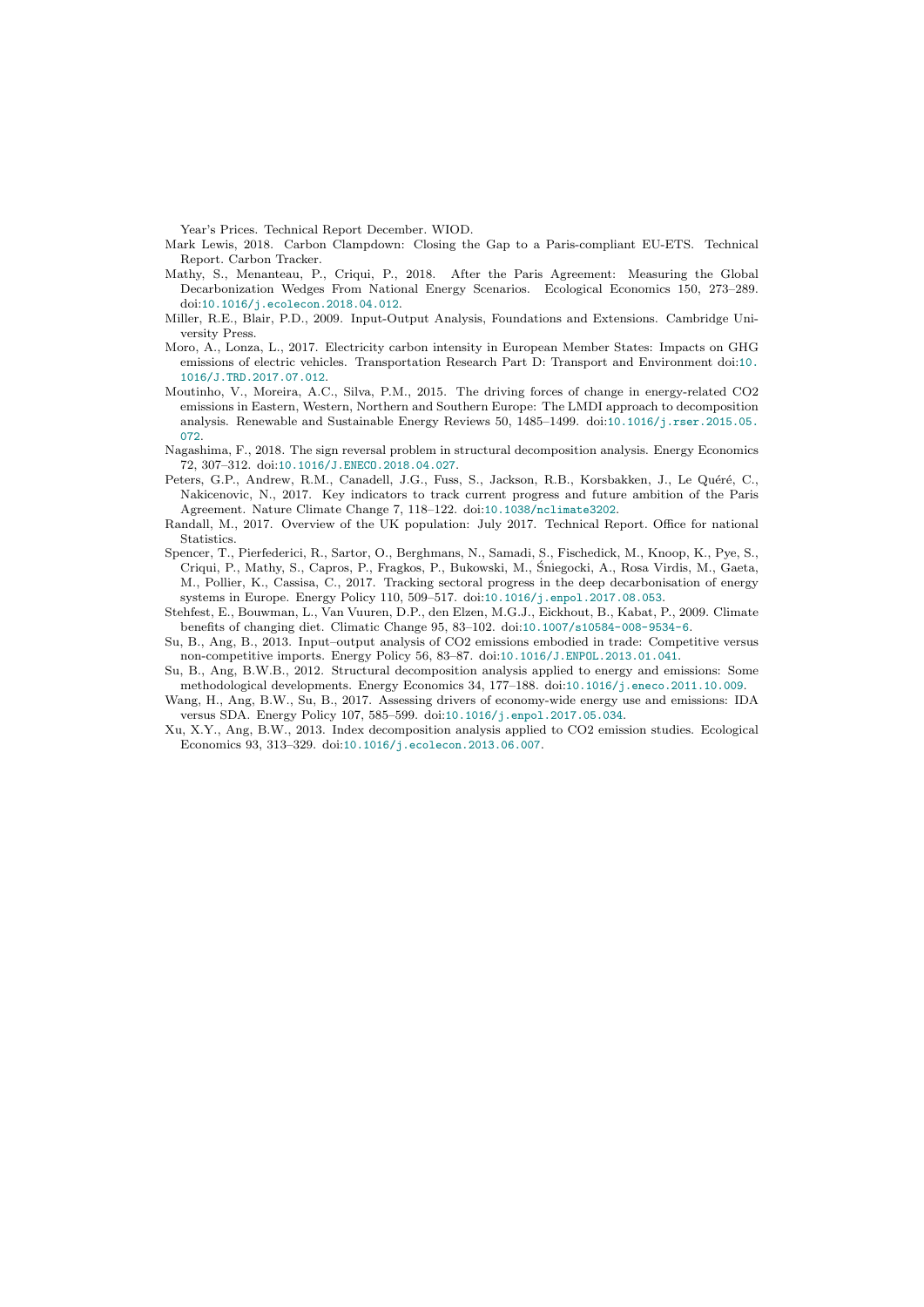# Appendix A Appendix

### A.1 Additional emissions drivers

<span id="page-18-0"></span>

Figure 5: Emissions drivers for six major EU28 economies

### <span id="page-18-1"></span>A.2 Decomposing industrial emissions

Input-output analysis is based on the balance between resources and uses in an economy. Vectorially, one can write:

$$
\bm{q}=\bm{i}\bm{c}+\bm{f}\bm{d}
$$

The notation here follows here the conventions of [Miller and Blair](#page-17-5) [\(2009\)](#page-17-5), where a bold and lowercase letter indicates a column vector, and a bold and capital letter indicates a square matrix.  $q$  represents the production vector, ic the intermediate consumption vector, and  $fd$  is the vector of total final demand, which aggregates household final consumption, government expenditure and investment.

Let us call **A** the matrix of technical coefficients, such that  $ic = A \cdot q$ . Rearranging the previous expression and inverting a matrix gives the following equality:

$$
\pmb{q} = (\pmb{I}-\pmb{A})^{-1} \cdot \pmb{f}\pmb{d}
$$

This equality is the fundamental equation of input-output analysis, which links demand and production. I is the identity matrix.  $\mathbf{L} = (\mathbf{I} - \mathbf{A})^{-1}$  is called the Leontief matrix. It captures the inter-industry relationships within an economy, showing how the output of one sector can be used in other sectors. More precisely, each term  $(i, j)$  of the Leontief matrix indicates the output needed in sector i to satisfy a unit of final demand addressed to sector  $i$ .

To move from production to emissions, each member of the equation can then be multiplied by the carbon intensity vector  $c$ , where  $c$  is defined as the amount of GHG emissions in sector *i*,  $GHG_i^{ind}$ , per unit of production  $P_i$  in this sector:  $\forall i$ ,  $c_i =$  $GHG_i^{ind}/P_i$ , as commonly done in environmental input-output analysis. In vector form, total industrial emissions  $GHG^{ind}$  can then be linked to final demand using the formula: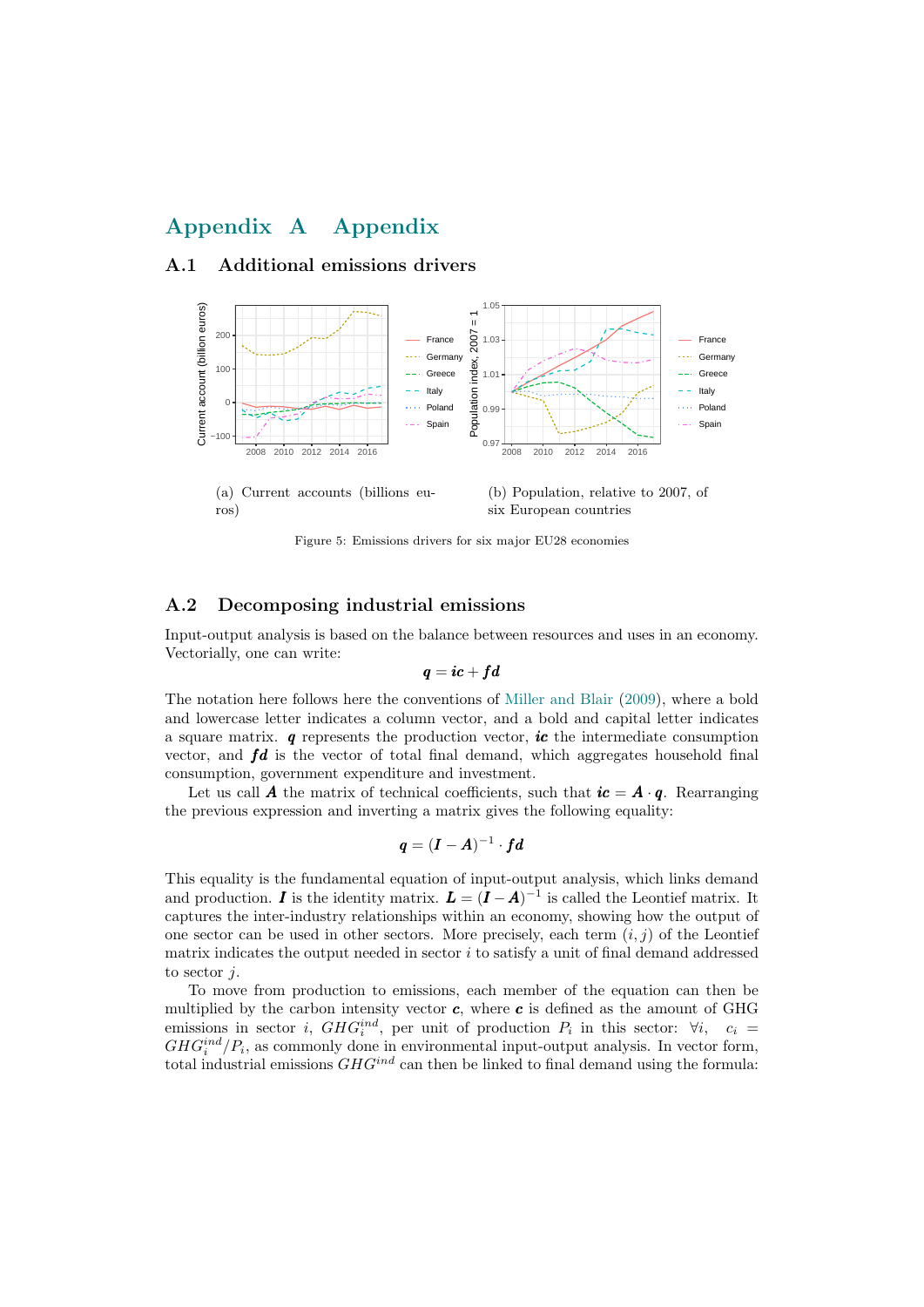$$
GHG^{ind} = \mathbf{c}^T \cdot \mathbf{L} \cdot \mathbf{fd} \tag{5}
$$

where  $<sup>T</sup>$  indicates the transposition operator.</sup>

Final demand can be further decomposed to highlight the role of population  $p$ , final per capita expenditure  $y = \frac{\sum_i f d_i}{n}$  $\frac{p}{p}$ , and final demand structure s, a vector that indicates the distribution key of final expenditure across different sectors, such that  $s_i = \frac{fd_i}{\sum_i f}$  $\frac{f\,d_i}{\int\limits_i f\,d_i}.$ Using a Kaya-like decomposition in a matrix way, one can write

<span id="page-19-1"></span>
$$
fd = s \cdot y \cdot p \tag{6}
$$

so that total industrial emissions are equal to:

$$
GHG^{ind} = \mathbf{c}^T \cdot \mathbf{L} \cdot \mathbf{s} \cdot y \cdot p \tag{7}
$$

#### <span id="page-19-0"></span>A.3 Decomposing household emissions

In this equation [2,](#page-7-0) "Others" refers to emissions from the purchase and combustion of fossil fuels by households that are not used for transport or heating: for example, gasoline in lawnmowers or brush-cutters. These emissions are very low in practice: about 2% of household GHG emissions in the European Union (see Eurostat database env ac ainah r2). Note that household emissions  $GG^{hours}$  only account for direct emissions in the classification of Eurostat. For example, in the case of domestic electric heating powered by coal-fired electricity, our decomposition would attribute the emissions to the electricity sector. These household emissions for transport and for heating and cooling could be further broken down into more drivers, but this would require the use of detailed sector-specific models for each sector. Such studies are beyond the scope of this paper. However, we make the link with existing sector studies in section [4.1.](#page-13-0)

### <span id="page-19-2"></span>A.4 Drivers details

It should be noted that the exact interpretation of the first two factors, the carbon intensity of production and the structure of production, depends on the level of disaggregation of the input-output tables used for the analysis.

In our 56-sector tables, "mining and quarrying" is a single sector, which includes coal, lignite, gas and oil extraction. Thus, a switch from coal to gas would result in reduced emissions, but without any change in the Leontief matrix. In this decomposition, the substitution effect would then be fully captured by the "carbon intensity of production" factor. Nevertheless, the use of more detailed input-output tables, with separate sectors for each energy source, would lead to attributing this emission reduction to a change in the production structure, as the Leontief matrix  $\boldsymbol{L}$  would change.

Similarly, a limitation of our data set is that it does not separate electricity and gas, which does not allow a specific analysis to be made for each of these two energy carriers.

### <span id="page-19-3"></span>A.5 Differentiation method

There are several ways to implement the differentiation in equation [4.](#page-7-2) This is known as the problem of non-uniqueness in SDA solutions [\(Duarte et al.,](#page-16-2) [2013\)](#page-16-2). For each term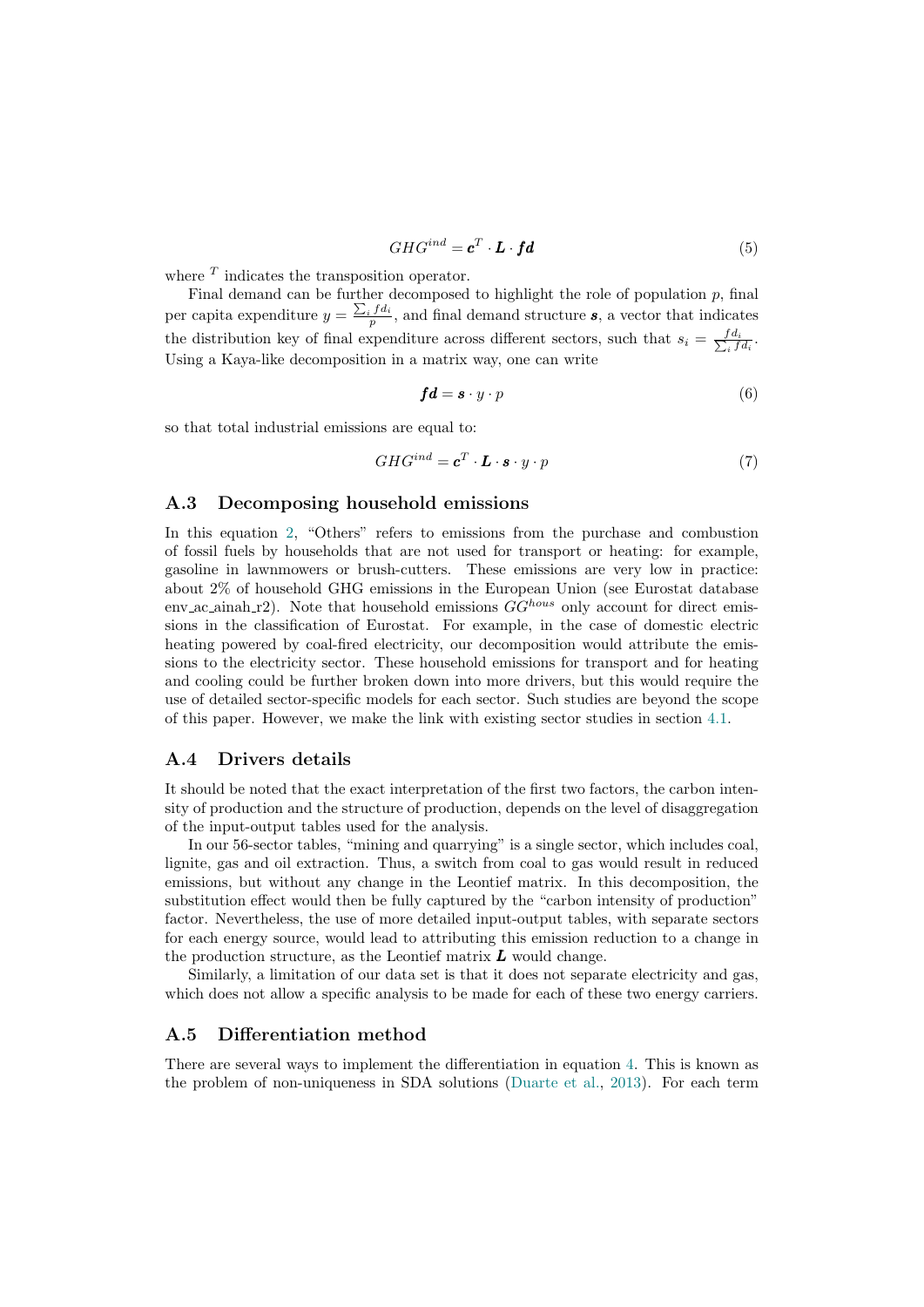Table 2: definition of the factors studied

<span id="page-20-0"></span>

| Term                                                                                                  | Driver                                                                                                                                                                                                                                                                                                                                                                                                                                                                                                                                                                                                                                                                                                                                                                                                                        |
|-------------------------------------------------------------------------------------------------------|-------------------------------------------------------------------------------------------------------------------------------------------------------------------------------------------------------------------------------------------------------------------------------------------------------------------------------------------------------------------------------------------------------------------------------------------------------------------------------------------------------------------------------------------------------------------------------------------------------------------------------------------------------------------------------------------------------------------------------------------------------------------------------------------------------------------------------|
| $\Delta \bm{c}^T \cdot \bm{L} \cdot \bm{s} \cdot y \cdot p$                                           | Carbon intensity of production. A decrease indicates that the<br>production of one or more goods generates fewer direct emissions.                                                                                                                                                                                                                                                                                                                                                                                                                                                                                                                                                                                                                                                                                            |
| $\boldsymbol{c}^T\cdot\Delta \boldsymbol{L}\cdot\boldsymbol{s}\cdot\boldsymbol{y}\cdot\boldsymbol{p}$ | <i>Production structure.</i> A change indicates that the same good is<br>produced with a different combination of intermediate consump-<br>tions. This may result from a change in the production function of<br>this good (e.g., the replacement of steel parts by plastic polymers)<br>in the automotive industry), or from intra-sectoral changes (e.g.,<br>the substitution of gas-fired power plants by wind turbines will re-<br>duce gas consumption in the electricity sector). In the following,<br>we will group these two aspects under the heading of technical<br>changes. But this production structure also includes another phe-<br>nomenon: the change in import rates. An increase in imports will<br>reduce inputs in the intermediate consumption matrix $ic$ , and thus<br>modify the $\Delta L$ matrix. |
| $\boldsymbol{c}^T\cdot\boldsymbol{L}\cdot\Delta\boldsymbol{s}\cdot\boldsymbol{y}\cdot\boldsymbol{p}$  | Final consumption structure. This term may represent the fact<br>that consumption (as a share of total expenditure) is more ori-<br>ented towards low emitting sectors. The phenomenon of tertiari-<br>sation of the economy, for example, falls into this category.                                                                                                                                                                                                                                                                                                                                                                                                                                                                                                                                                          |
| $c^T \cdot L \cdot s \cdot \Delta y \cdot p$                                                          | Level of wealth per capita                                                                                                                                                                                                                                                                                                                                                                                                                                                                                                                                                                                                                                                                                                                                                                                                    |
| $\boldsymbol{c}^T \cdot \boldsymbol{L} \cdot \boldsymbol{s} \cdot y \cdot \Delta p$                   | Population                                                                                                                                                                                                                                                                                                                                                                                                                                                                                                                                                                                                                                                                                                                                                                                                                    |
| $\Delta H H_{transp}$                                                                                 | <i>Household transport emissions.</i> Direct emissions from households<br>related to transport                                                                                                                                                                                                                                                                                                                                                                                                                                                                                                                                                                                                                                                                                                                                |
| $\Delta H H_{heat}$                                                                                   | Household heating emissions. Direct emissions from households<br>related to heating and cooling                                                                                                                                                                                                                                                                                                                                                                                                                                                                                                                                                                                                                                                                                                                               |
| $\Delta H H_{others}$                                                                                 | Other household emissions. Direct emissions from households,<br>other than transport, heating and cooling. They include, from<br>example, the fuel for gardening machines like lawnmower or chain<br>saw.                                                                                                                                                                                                                                                                                                                                                                                                                                                                                                                                                                                                                     |
| $\Delta \epsilon$                                                                                     | An error term, due to the imperfect balance between output and<br>expenditures at the national level of deflated WIOD tables.                                                                                                                                                                                                                                                                                                                                                                                                                                                                                                                                                                                                                                                                                                 |

shown in table [1,](#page-7-1) the value will depend on whether each variation is weighted by taking the other coefficients at their starting value or ending values. If  $n$  is the number of terms that to analyze (in our case,  $n = 5$ , as the SDA decomposition does not apply to household direct emissions), there is exactly n! possible forms of decomposition, corresponding to the  $n!$  possible permutations for the  $n$  terms. Each form of decomposition (i.e. each permutation) might lead to different values for the drivers. These differences are small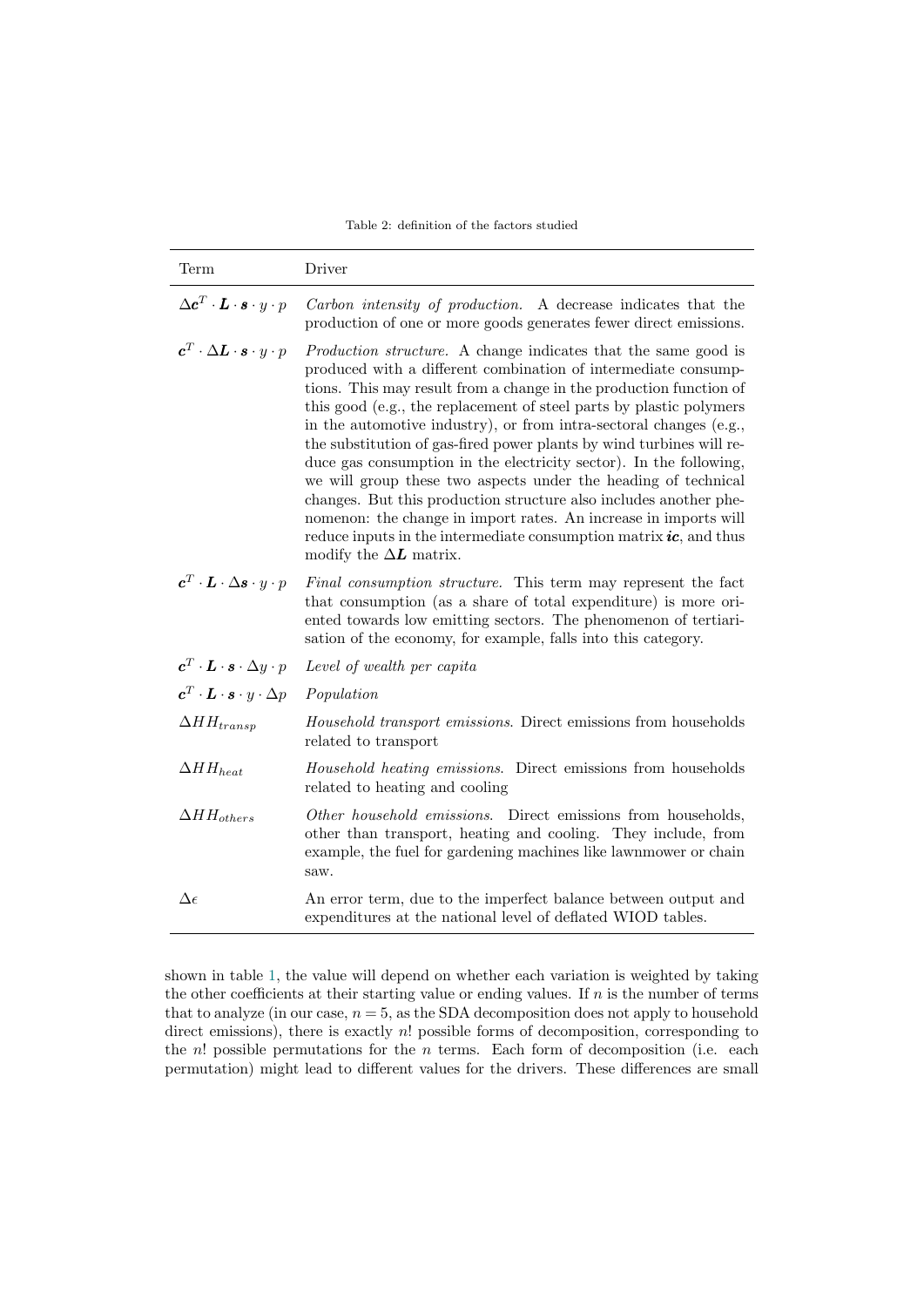in practice, but they might change the sign of slightly positive or negative drivers, or the order between two drivers with close values.

This problem is well identified in the literature, and several approaches have been employed to address it. Three main approaches have been identified by [Dietzenbacher](#page-16-10) [and Los](#page-16-10) [\(1998\)](#page-16-10). The first approach is the use of two polar cases, used by [Miller and](#page-17-5) [Blair](#page-17-5) [\(2009\)](#page-17-5). This approach uses the average of two decompositions, which are chosen symmetrically: if the arrival value is used for one parameter in the first decomposition, then the starting value is chosen in the other decomposition – and conversely. The second approach is the use of mid-point values: the coefficients used to weight the variations are the average of the arrival value and the starting value. The third approach is the use the mean of the n! possible decompositions.

[Dietzenbacher and Los](#page-16-10) [\(1998\)](#page-16-10) showed, in a numerical example, that the results of these three approaches are very similar. But they recommend using the third method, the mean value of all decompositions, because it shows the variability (or uncertainty) associated with each term, in addition to its mean value. Estimating variability ensures that the sign of the coefficient associated with each effect is robust –a necessary check, as [Nagashima](#page-17-13) [\(2018\)](#page-17-13) has pointed out. Therefore, we follow the recommendation of [Dietzenbacher and Los](#page-16-10) [\(1998\)](#page-16-10) and use the mean-value approach in this study.

This paper follows the recommendation of [Dietzenbacher and Los](#page-16-10) [\(1998\)](#page-16-10) and use the mean-value approach in this study. This approach looks at all possible permutations, and then takes for each driver the average of all its possible values. This methodology allows to show the minimum and maximum values, thus the range of uncertainties. It highlights whether the sign of a driver, or the ranking between two drivers, are robust to all possible decompositions.

### <span id="page-21-0"></span>A.6 Uncertainty analysis

The decomposition method we choose allows to estimate the uncertainty of the results obtained (cf. section [2.3\)](#page-6-0). The variability associated with each factor is represented in the figure [6.](#page-22-0) The most important uncertainties are found for the carbon intensity of production, the structure of production and the structure of consumption. On the contrary, there is low uncertainty associated with the effect of per capita wealth and population. For direct emissions from household, there is no uncertainty as they are not part of the SDA decomposition. Despite the observed uncertainty, the relative order and sign of the factors remain unchanged. In particular, the preponderance of carbon intensity drivers (decreasing emissions) and the wealth effect (increasing emissions) remains clear.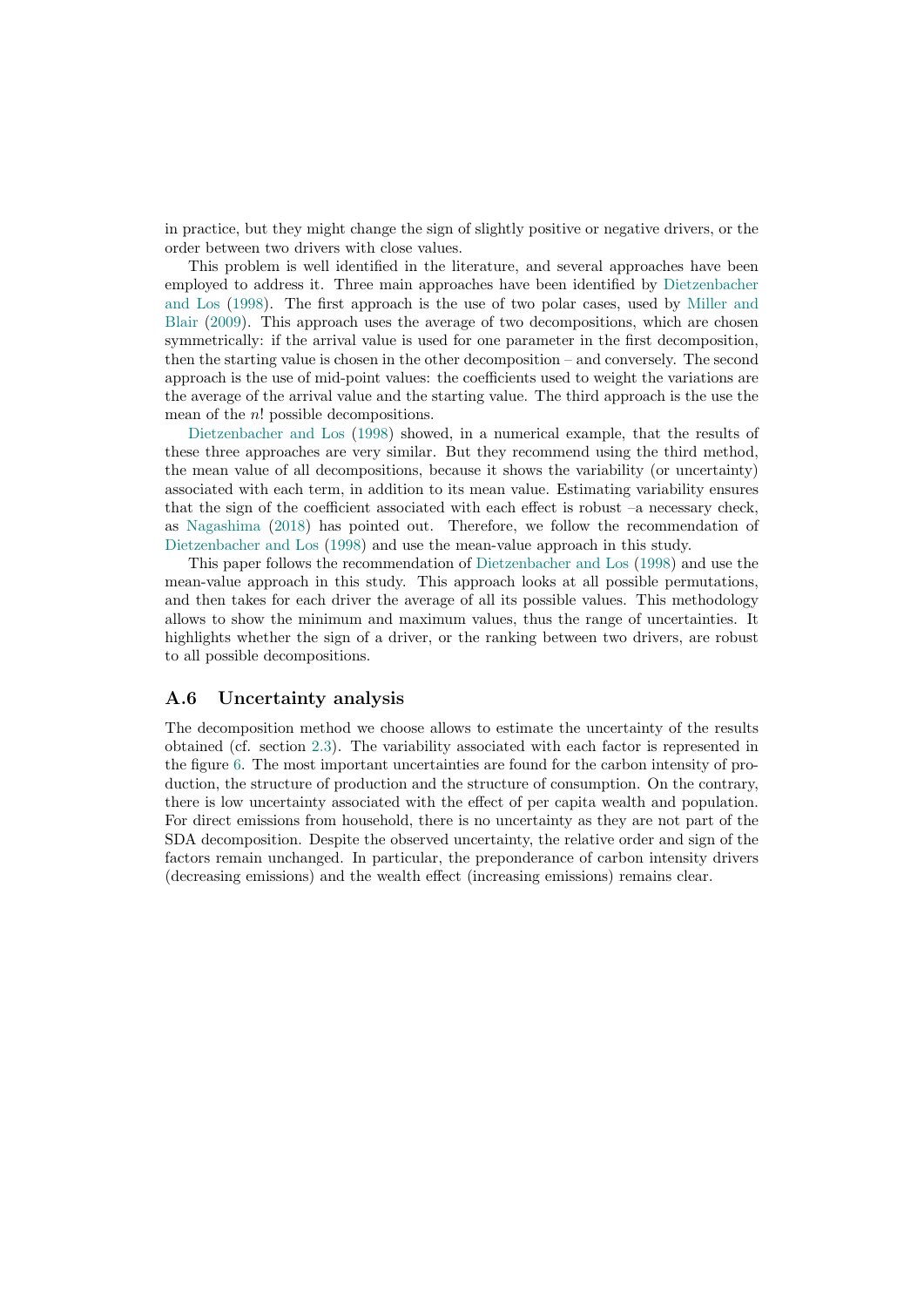<span id="page-22-0"></span>

Figure 6: European GHG emissions drivers. The box plot indicates the uncertainty stemming from the choice of decomposition order.



Figure 7: Variability of drivers for EU, for each year from 2009 to 2014, depending on the decomposition method.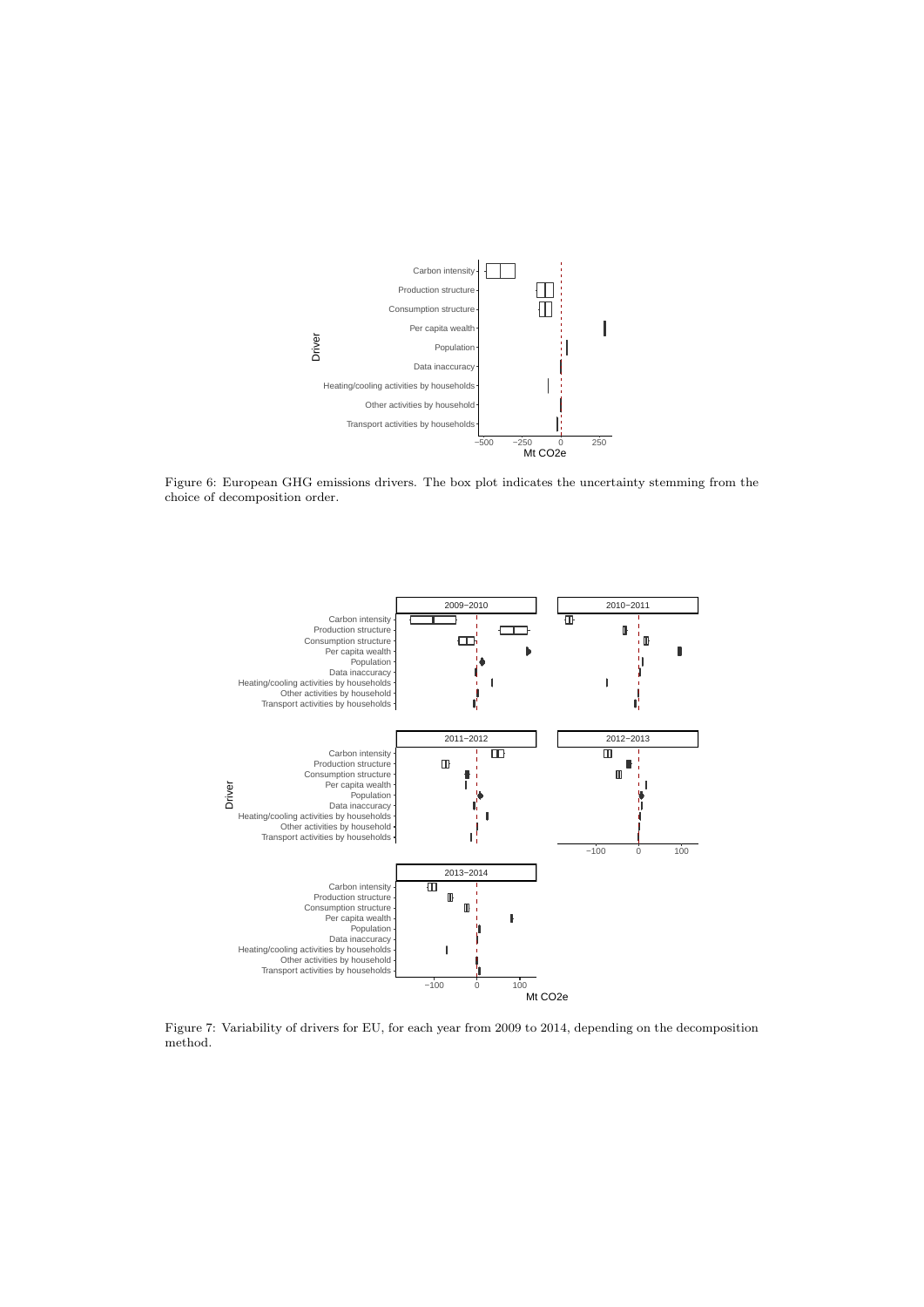# A.7 Annual EU dynamics

<span id="page-23-0"></span>

Figure 8: Annual decomposition of European GHG emission drivers, in million tonnes of  $CO<sub>2</sub>e$ .

# <span id="page-23-1"></span>A.8 Consumption structure

To break down the consumption structure effect and show the contribution of each sector, we rewrite equation [7](#page-19-1) and diagonalize the carbon intensity vector  $c$ . The result of the right-hand equation is now a vector of industrial emissions,  $ghg^{ind}$ , whose term i equals the emissions in sector  $i$ :

$$
ghg^{ind} = \hat{c} \cdot L \cdot s \cdot y \cdot p \tag{8}
$$

where  $\hat{\ }$  is the diagonalization operator. Differentiating this equation, following the method explained in sections [2.3](#page-6-0) and [A.5,](#page-19-3) enables to compute the contribution of each sector.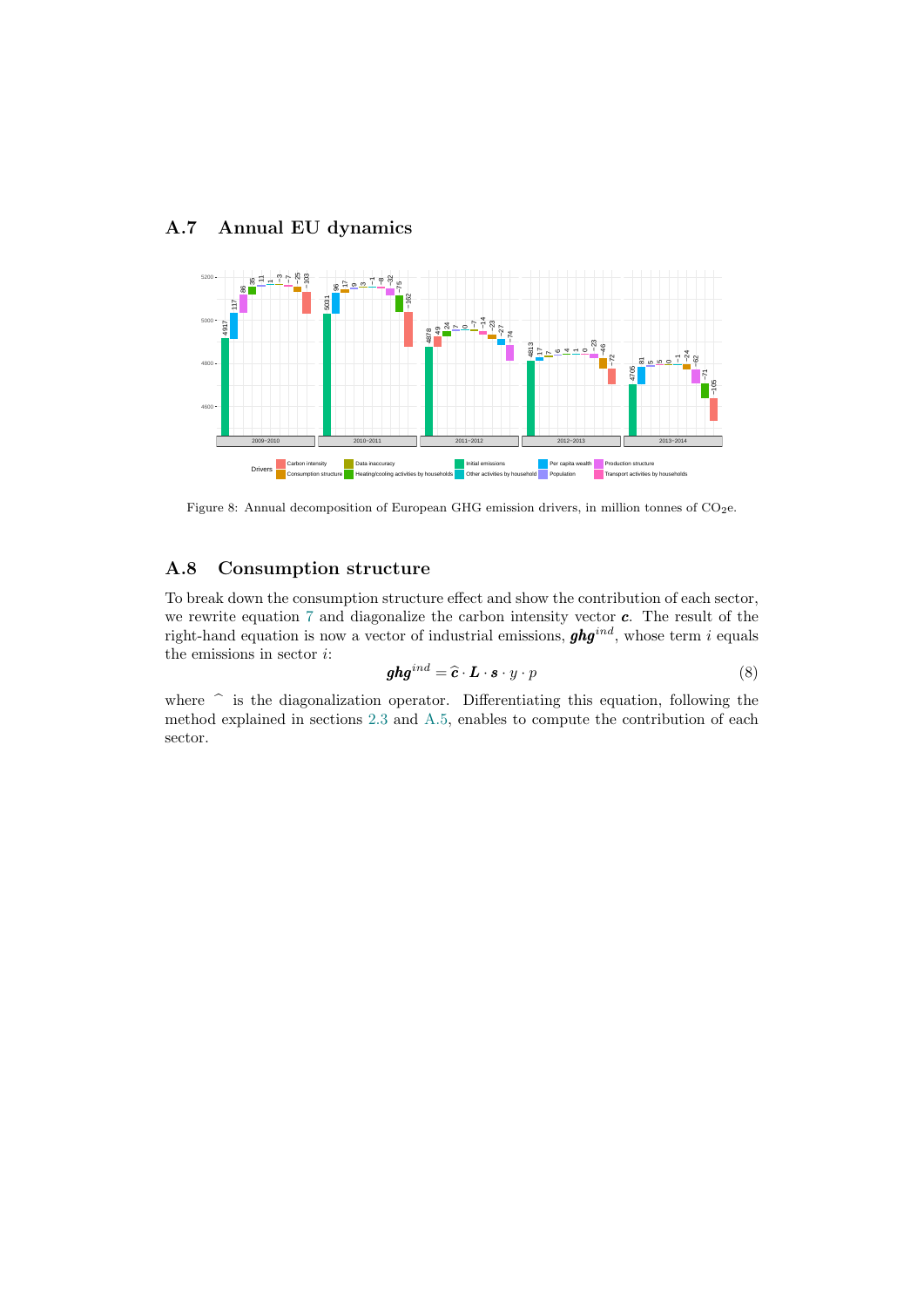<span id="page-24-0"></span>

Figure 9: Main sectoral contributions to EU emissions variations, 2009–2014. The rectangles show the relative contributions, and the black dot indicates the net result. The contribution from all sectors is shown in figure [10.](#page-24-1)

<span id="page-24-1"></span>

Figure 10: Sectoral contributions of the 56 sectors to EU emissions variations, 2009-2014. The code names are the ones used in the NACE R2 classification. More information can be found in [Eurostat](#page-16-24) [\(2008\)](#page-16-24).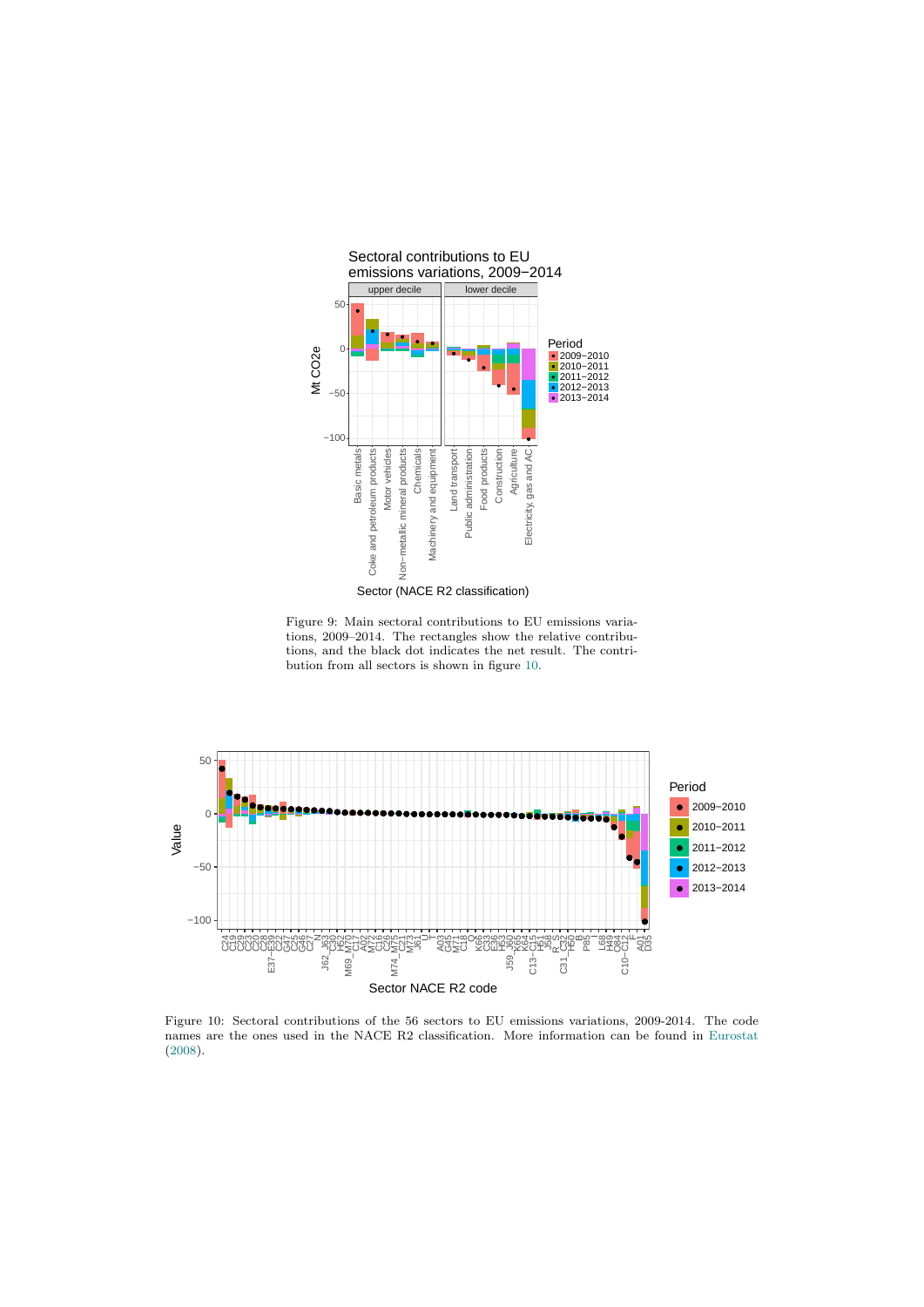<span id="page-25-0"></span>

<span id="page-25-1"></span>Figure 11: European final demand, split by its main components. NPISH is the acronym for Non-profit institutions serving households, and GFCF for Global Fixed Capital Formation.



Figure 12: Impact of the consumption structure for each country

<span id="page-25-2"></span>

Figure 13: Impact of the consumption structure in the power sector for each country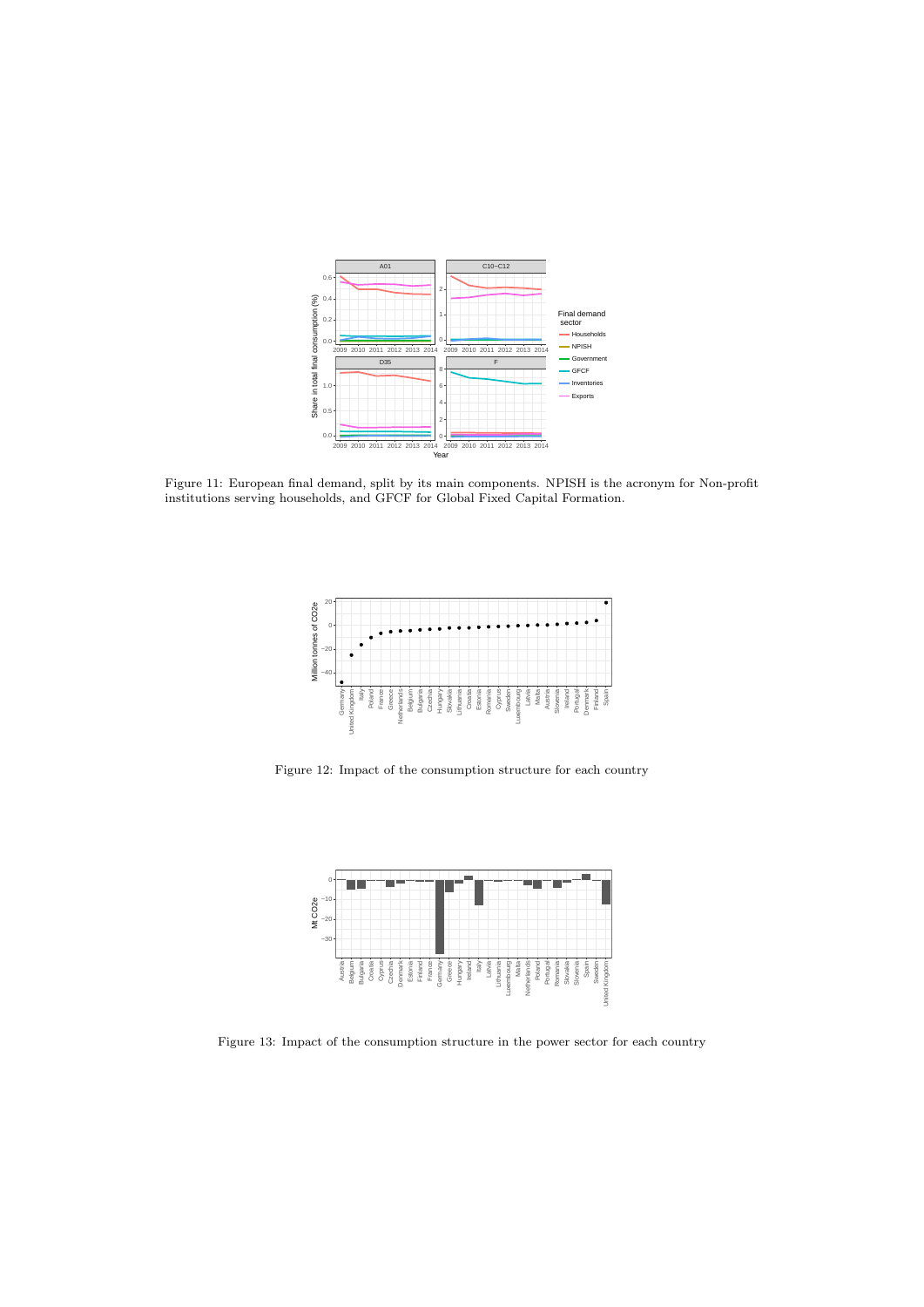### <span id="page-26-0"></span>A.9 Production structure

Mathematically, the structural effect can be broken down by showing the matrix of intermediate consumption  $A$  and the matrix of Leontief  $L$ , according to their values in the year of departure and the year of arrival (indicated respectively by indices 0 and 1):

$$
\Delta L = L^1(A^1 - A^0)L^0
$$

The consumption matrix  $\boldsymbol{A}$  can then be decomposed between the total matrix  $\boldsymbol{A}_t$ , which represents the technical requirements of the production function, and the intermediate import matrix  $A_m$ .

$$
\Delta \bm{L} = \bm{L}^1 [(\bm{A}_t^1 - \bm{A}_m^1) - (\bm{A}_t^0 - \bm{A}_m^0)]\bm{L}^0
$$
  

$$
\Delta \bm{L} = \bm{L}^1 (\Delta \bm{A}_t)\bm{L}^0 + \bm{L}^1 (-\Delta \bm{A}_m)\bm{L}^0
$$

Although this methodology is indicated in [Miller and Blair](#page-17-5) [\(2009\)](#page-17-5), we have not seen it being used in other SDA studies of emissions.

In this additive form, the first term of the right-hand side reflects what we have called "technical change" in table [2.](#page-20-0) It represents changes in the input requirements to produce each good or service. All other things being equal, more input intensive production contributes to higher emissions. The second term indicates the contribution of changes in imports: an increase in imports tends to decrease domestic emissions.



Figure 14: GDP and emissions per capita of European countries Source: Eurostat, databases sdg<sub>-08-10</sub> and t2020<sub>-rd300</sub> respectively.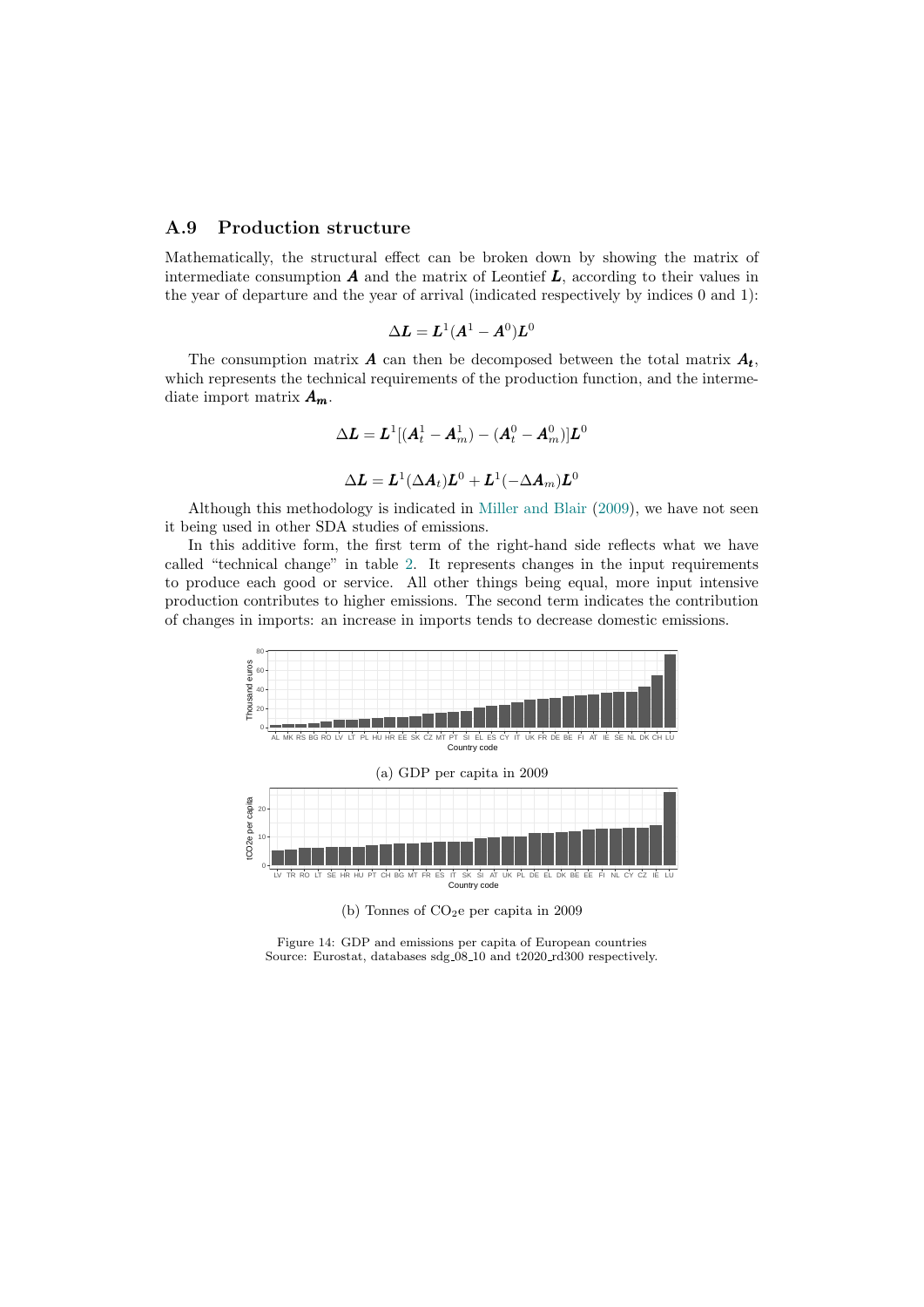<span id="page-27-0"></span>

(a) Heating degree days in the EU, average of the 28 countries

(b) Variation of heating degree days for large European economies

Figure 15: Variation of heating degree days in the EU and for European economies. Source: Eurostat, database nrg chdd a.



Figure 16: GHG emissions by country in 2014. The largest economies are also the largest emitters, which justifies focusing on them.